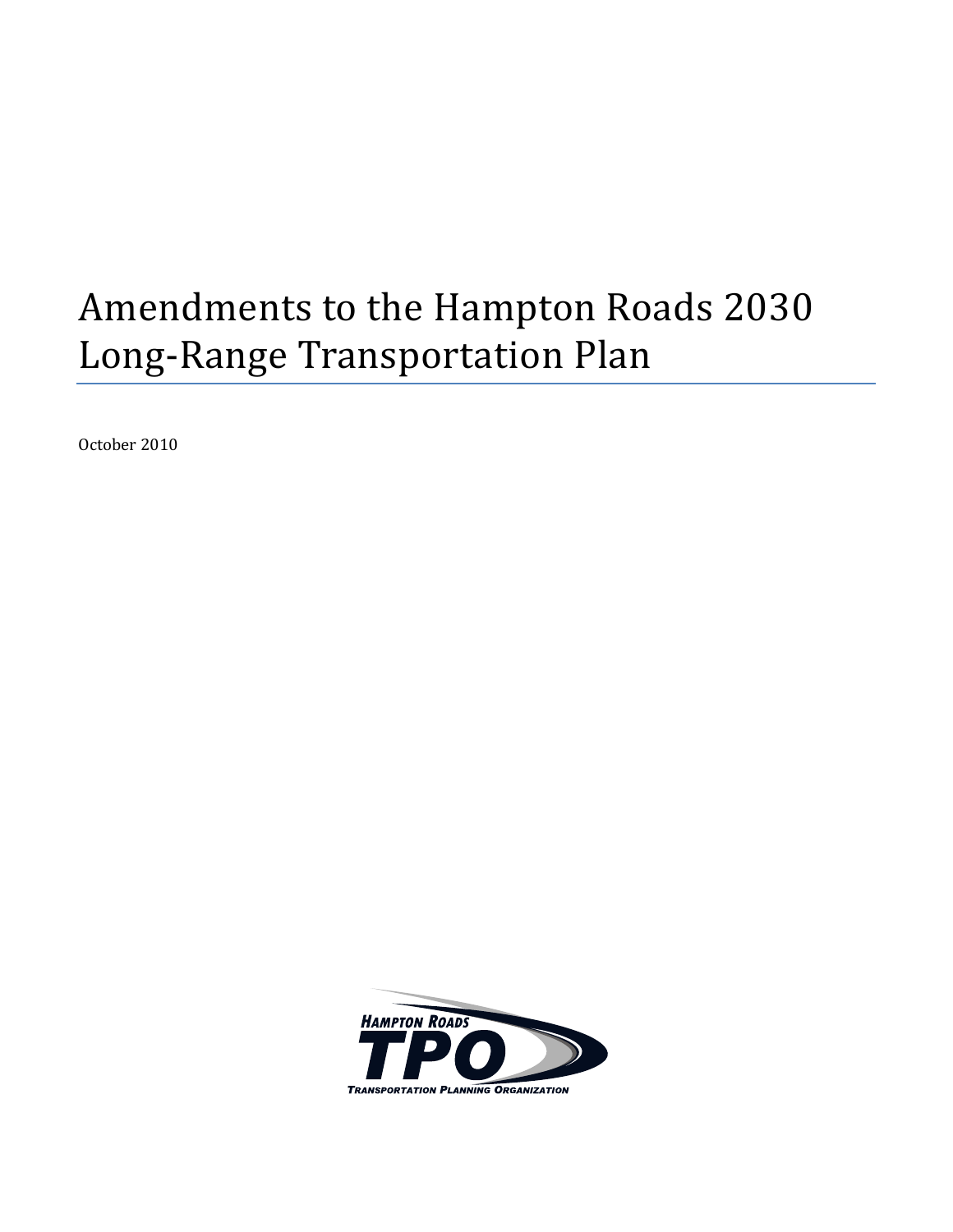#### **HAMPTON ROADS TRANSPORTATION PLANNING ORGANIZATION VOTING MEMBERS**

**CHESAPEAKE POQUOSON**

**GLOUCESTER COUNTY PORTSMOUTH** Christian D. Rilee Elizabeth M. Psimas

**HAMPTON SUFFOLK**

**ISLE OF WIGHT COUNTY VIRGINIA BEACH** Stan D. Clark William D. Sessoms, Jr.

**JAMES CITY COUNTY WILLIAMSBURG** Bruce C. Goodson Clyde A. Haulman

**NEWPORT NEWS YORK COUNTY**

**NORFOLK** Paul D. Fraim

### **MEMBERS OF THE VIRGINIA SENATE**

The Honorable John C. Miller The Honorable Yvonne B. Miller

#### **MEMBERS OF THE VIRGINIA HOUSE OF DELEGATES**

The Honorable G. Glenn Oder The Honorable John A. Cosgrove

#### **TRANSPORTATION DISTRICT COMMISSION OF HAMPTON ROADS**

Philip A. Shucet, President/Chief Executive Officer

#### **WILLIAMSBURG AREA TRANSIT AUTHORITY**

Mark D. Rickards, Executive Director

#### **VIRGINIA DEPARTMENT OF TRANSPORTATION**

Dennis W. Heuer, District Administrator – Hampton Roads District

#### **VIRGINIA DEPARTMENT OF RAIL AND PUBLIC TRANSPORTATION**

Corey W. Hill, Chief of Public Transportation

# **VIRGINIA PORT AUTHORITY**

Jerry A. Bridges, Executive Director

Alan P. Krasnoff Gordon C. Helsel, Jr.

Molly J. Ward **Linda T. Johnson** 

McKinley Price Thomas G. Shepperd, Jr.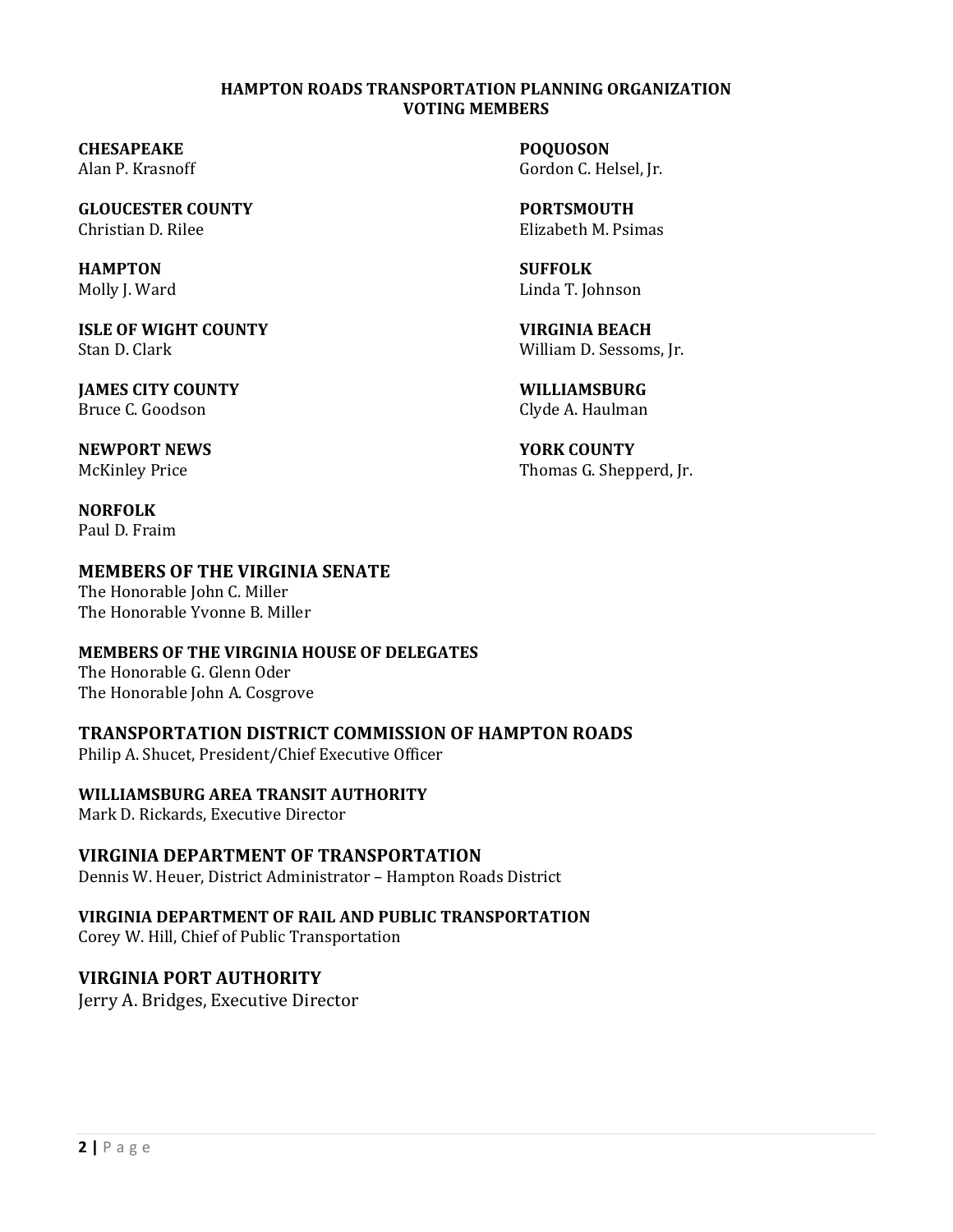#### **HAMPTON ROADS TRANSPORTATION PLANNING ORGANIZATION NON-VOTING MEMBERS**

**GLOUCESTER COUNTY NEWPORT NEWS SUFFOLK** Brenda G. Garton Neil A. Morgan Selena Cuffee-Glenn

**ISLE OF WIGHT COUNTY POQUOSON WILLIAMSBURG** W. Douglas Caskey T. Randall Wheeler Jackson C. Tuttle

**CHESAPEAKE JAMES CITY COUNTY PORTSMOUTH**

**HAMPTON NORFOLK VIRGINIA BEACH** Mary Bunting **Regina V.K. Williams** James K. Spore

William E. Harrell **Robert C. Middaugh** Kenneth L. Chandler

 **YORK COUNTY** James O. McReynolds

#### **FEDERAL HIGHWAY ADMINISTRATION**

Irene Rico, Division Administrator – Virginia Division

#### **FEDERAL TRANSIT ADMINISTRATION**

Letitia A. Thompson, Regional Administrator, Region 3

#### **FEDERAL AVIATION ADMINISTRATION**

Jeffrey W. Breeden, Airport Planner, Washington Airports District Office

#### **VIRGINIA DEPARTMENT OF AVIATION**

Randall P. Burdette, Director

#### **PENINSULA AIRPORT COMMISSION**

Ken Spirito, Executive Director

#### **NORFOLK AIRPORT AUTHORITY**

Wayne E. Shank, Executive Director

**CHAIR – CITIZEN TRANSPORTATION ADVISORY COMMITTEE**  William W. Harrison, Jr.

#### **CHAIR – FREIGHT TRANSPORTATION ADVISORY COMMITTEE**

William Bell, Co-Chair (Nonvoting Board Member) Stan D. Clark, Co-Chair (Voting Board Member)

#### **MILITARY LIAISONS**

Glenn K. Grothe, Colonel, U.S. Army Mary Jackson, Captain, U.S. Navy Mark S. Ogle, Captain, U.S. Coast Guard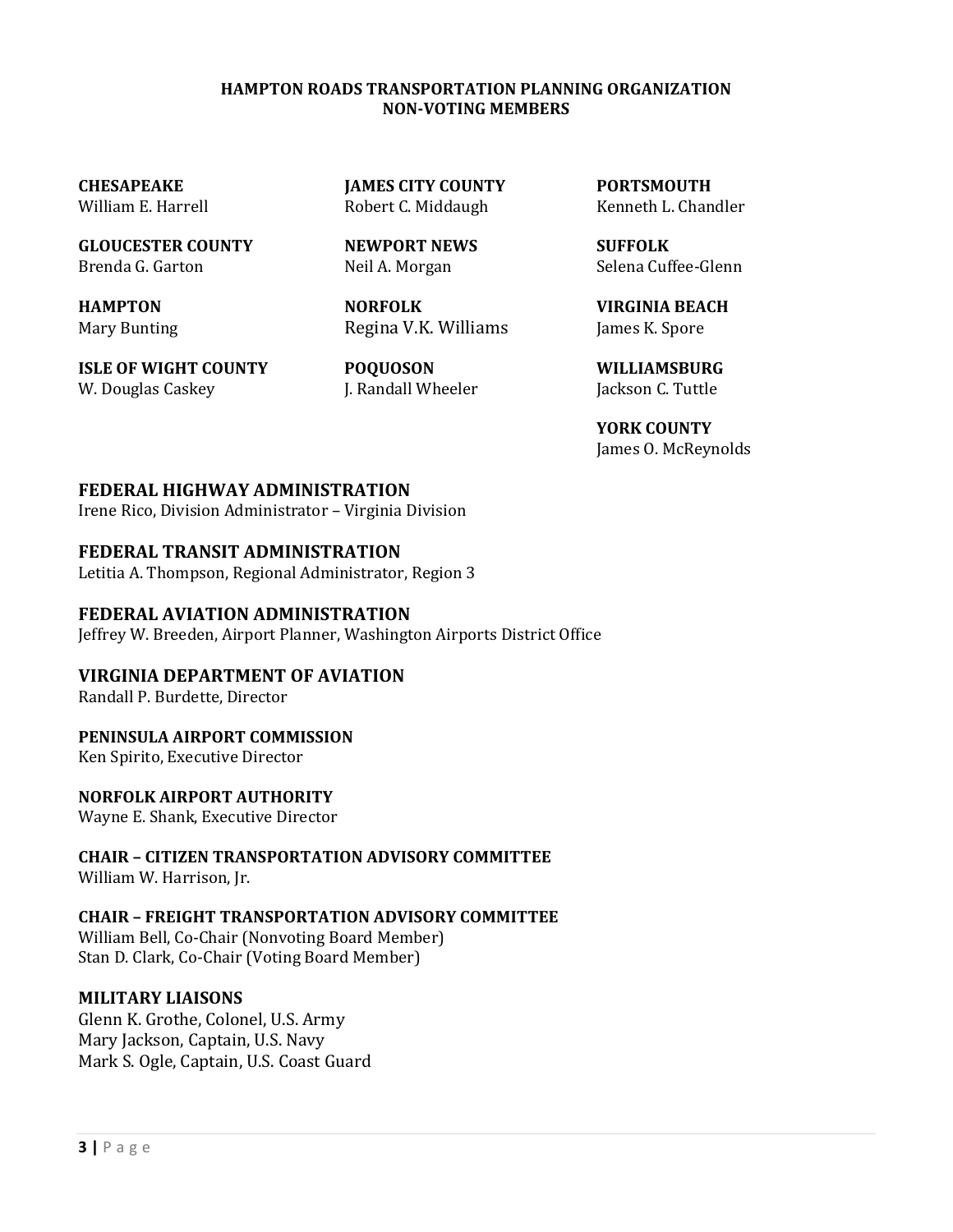#### **PROJECT STAFF**

Dwight L. Farmer<br>
Camelia Ravanbakht<br>
Deputy Executive Director Deputy Executive Director Andrew Pickard Principal Transportation Engineer Dale Stith Transportation Planner<br>Benito Pérez Transportation Engineer Transportation Engineer Michael R. Long **Assistant General Services Manager**<br>
Christopher W. Vaigneur Reprographics Coordinator Reprographics Coordinator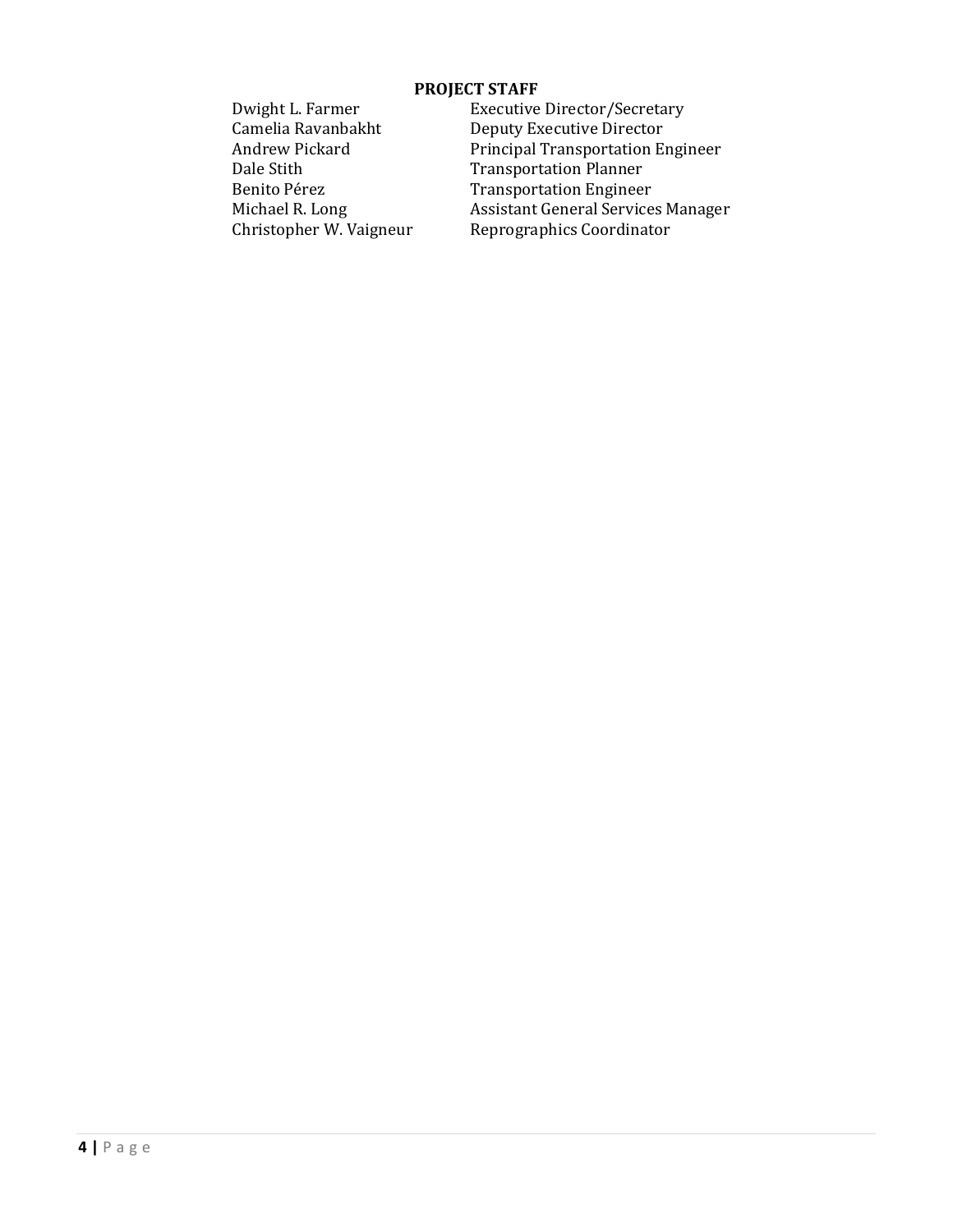#### **REPORT DOCUMENTATION**

Amendments to the Hampton Roads 0ctober 2010 2030 Long-Range Transportation Plan

Andy Pickard PE, AICP VDOT / FHWA

**TITLE** REPORT DATE

# **AUTHOR GRANT/SPONSORING AGENCY**

## **ORGANIZATION NAME, ADDRESS, AND TELEPHONE**

Hampton Roads Transportation Planning Organization 723 Woodlake Drive Chesapeake, Virginia 23320 (757) 420-8300

#### **ABSTRACT**

The purpose of this document is to summarize the amendments to the Hampton Roads 2030 Long-Range Transportation Plan. The amendment process was completed in August 2010 with receipt of approval from the U.S. Department of Transportation.

#### **Acknowledgements**

This report was prepared by the Hampton Roads Transportation Planning Organization (HRTPO) in cooperation with the U.S. Department of Transportation (USDOT), the Federal Highway Administration (FHWA), and all members of the Hampton Roads Transportation Planning Organization. The contents of this report reflect the views of the HRTPO. The HRTPO staff is responsible for the facts and the accuracy of the data presented herein. The contents do not necessarily reflect the official views or policies of the FHWA or VDOT. This report does not constitute a standard, specification, or regulation. FHWA or VDOT acceptance of this report as evidence of fulfillment of the objectives of this planning study does not constitute endorsement/approval of the need for any recommended improvements nor does it constitute the approval of their location and design or a commitment to fund any such improvements. Additional project level environmental impact assessments and/or studies of alternatives may be necessary.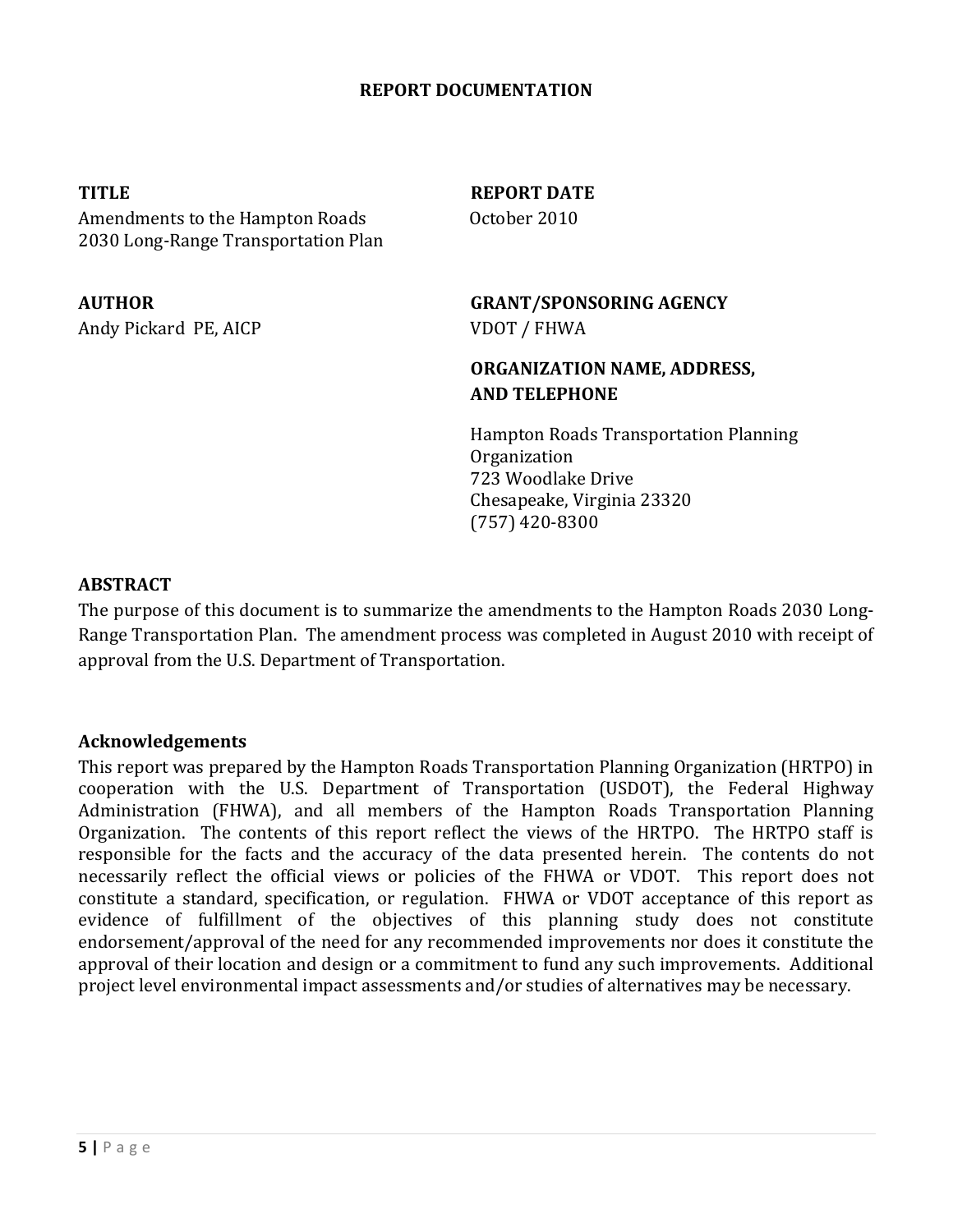#### **AMENDMENTS TO THE 2030 LONG-RANGE TRANSPORTATION PLAN FOR HAMPTON ROADS**

The region's 2030 Long-Range Transportation Plan (2030 LRTP) underwent an amendment process starting with HRTPO Board action to amend the Plan at its December 16, 2009 meeting. The required air quality conformity process was approved by the U.S. Department of Transportation on August 30, 2010 (see Appendix for a copy of the approval letter). The Plan was amended for the purpose of removing Hampton Roads Transportation Authority (HRTA) funds as an assumed funding source, adding projects so they could qualify for Stimulus funds and Federal Transit Administration grant funds and reflect the latest information on project progress.

The net impact of these amendments is a decrease of \$6.1 billion in the 2030 LRTP, plus the cost of the Virginia Beach Transit Extension project (which is to be determined at the conclusion of its current AA/SDEIS<sup>1</sup> process). This reduces the total of the 2030 LRTP individually-listed projects<sup>2</sup> from \$11.9 billion to \$5.8 billion plus the Virginia Beach Transit Extension project cost, a decrease of 51% plus the cost of the Virginia Beach Transit Extension project. HRTA funds are no longer assumed as a funding source in the 2030 LRTP with these amendments.

#### **SUMMARY OF AMENDMENTS**

### • **Projects to be included for construction:**

- o Midtown Tunnel / MLK Freeway extension
- o I-564 Intermodal Connector
- o Dominion Blvd.
- o Lesner Bridge
- o Virginia Beach Transit Extension
- o Turnpike Rd. in Portsmouth
- o High-Speed and Intercity Passenger Rail: South Hampton Roads conventional rail service

# • **Projects to be included for Preliminary Engineering ("PE"):**

- o I-64 widening Peninsula
- o Southeastern Parkway and Greenbelt
- o U.S. Route 460
- o Hampton Roads Third Crossing: Widen I-664
- o Naval Station Norfolk Transit Extension
- o U.S. Route 58 (Holland Rd) widening in Suffolk

# • **Remove Interstate 64 widening on the Southside**

o Widening from 4 lanes to 6 lanes between I-464 and Bowers Hill, including the High Rise Bridge

 $\overline{a}$ 

<sup>&</sup>lt;sup>1</sup> AA is Alternatives Analysis; SDEIS is Supplemental Draft Environmental Impact Statement<br><sup>2</sup> The 2020 LPTP also includes aposations (maintenance (administration (610.7 billion) and m

*The 2030 LRTP also includes operations/maintenance/administration (\$10.7 billion) and minor projects (\$1.1 billion) as groups.*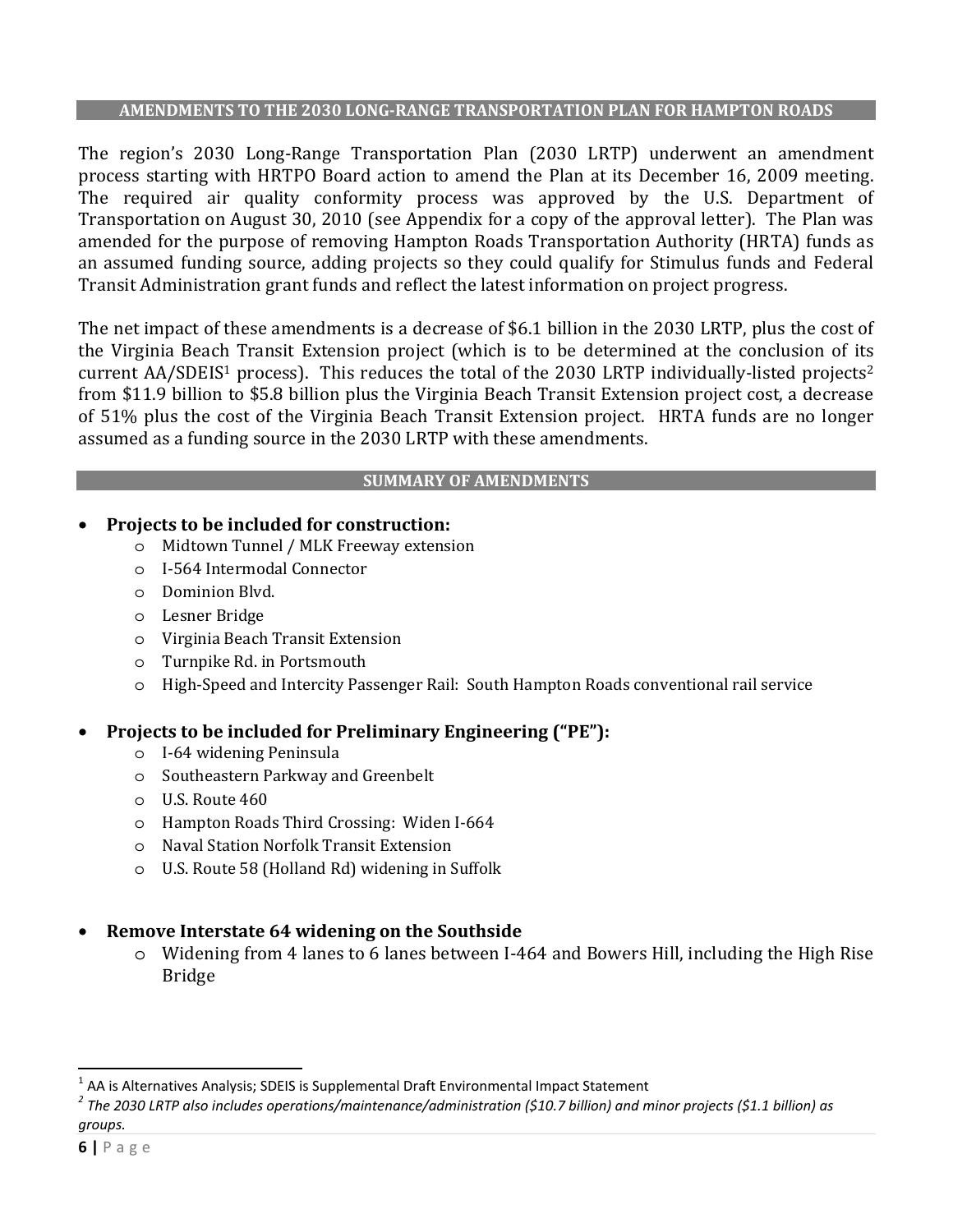### **Construction Projects Added to the Plan:**

- **Lesner Bridge in Virginia Beach** (east end of bridge to west end of bridge)
	- o Description: Project is a bridge replacement. The new bridge will be wide enough to accommodate 6 lanes of traffic, though it will be striped as 4 lanes until approaching roads are 6 lanes in width.
	- o Project Cost and Funding: Project cost is \$90 million total (\$10 million previously appropriated by the city). This project is expected to be funded by a total of \$18 million in local (Virginia Beach) funds and successful application for \$72 million in Federal Stimulus fund programs. At its June 2, 2010 meeting, the HRTPO Transportation Technical Advisory Committee (TTAC) approved this project for HRTPO Board endorsement as one of the regional applicants for TIGER II. Virginia Beach city staff has indicated that a Finding of No Significant Impact (FONSI) cannot be issued by FHWA for a submitted Environmental Assessment until the project is in the Long-Range Transportation Plan. City staff have indicated that the project could get to construction within 90 days.
- **Interstate 564 Intermodal Connector in Norfolk** (I-564 to west of Hampton Blvd.)
	- o UPC #: 18968
	- o Description: Construction of a new 4 lane limited access highway between I-564 and Norfolk Naval Base and N.I.T.
	- o Project Cost and Funding: Project cost is \$170 million (\$67 million previously allocated). The remaining project cost will be funded by \$99 million in Interstate / NHS funds, \$1 million in SAFETEA earmarks, and \$3 million in State funds, per the current VDOT FY09-FY15 Six Year Improvement Program.
- **Virginia Beach Transit Extension** (Newtown Rd. to Oceanfront)
	- o Description: Creation of a new fixed-guideway transit service.
	- o Project Cost and Funding: This project is currently undergoing an Alternatives Analysis and Supplemental Draft Environmental Impact Statement. Costs are to be determined at the completion of these studies. This project is expected to be funded through Federal Transit Administration grants. Per advisement of FTA staff, the project cost will be incorporated in the amended 2030 LRTP when the project cost is available; see "Appendix" section for a summary of advisement to HRTPO staff from FTA.
- **Dominion Boulevard in Chesapeake** (Cedar Rd. to I-64/I-464 interchange)
	- o UPC #'s: 56187, 84354
	- o Description: Roadway widening of Dominion Blvd. from 2 lanes to 4 lanes between Cedar Rd and I-64, including replacement of the existing 2-lane Steel Bridge with a fixed-span, high-rise bridge.
	- o Project Cost and Funding: \$435 million (\$33 million previously allocated). The project is expected to be funded via tolls on the improved Dominion Blvd. and tolls already being collected on the Chesapeake Expressway.

#### • **Midtown Tunnel / MLK Freeway Extension in Norfolk and Portsmouth**

- o UPC #'s: 95149, 77245, 76642
- o Description: Expanding the capacity of the Midtown Tunnel to 4 lanes. Extending the MLK Freeway to I-264.
- o Project Cost and Funding: A private proposal under Virginia's Public-Private Transportation Act is currently under active development and review. The project is expected to cost approximately \$1.3 billion. The project is expected to be funded primarily with tolls and discussions are ongoing with a private partner as to an acceptable toll level.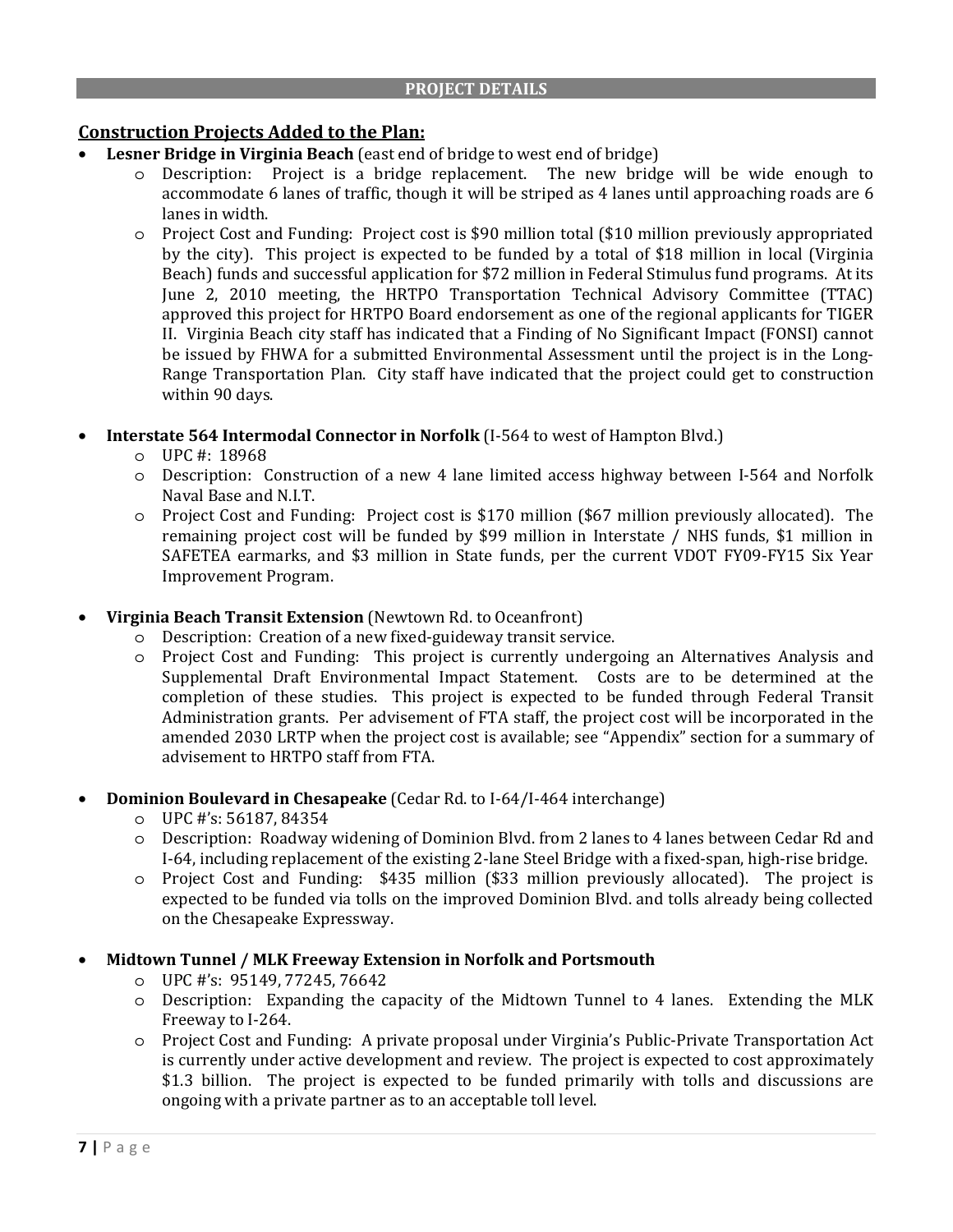- **Turnpike Road** (Portsmouth Blvd to Constitution Ave)
	- o UPC #'s: 65655, 3950
	- o Description: Widen road to 4 through lanes.
	- o Project Cost and Funding: Project is expected to cost \$26 million. The project was recently allocated \$2.5 million in RSTP funds through the HRTPO RSTP selection process; the remainder of the project cost was previously allocated (prior to FY10).
- **High Speed and Intercity Passenger Rail** (Richmond to Hampton Roads)
	- o Description: Added to the 2030 LRTP for the addition of conventional rail service between Norfolk and Richmond. Frequency is expected to be one train per day.
	- o Project Cost and Funding: \$93 million in Rail Enhancement funds.

#### **Projects Added for Preliminary Engineering ("PE")**

"PE" stands for preliminary engineering. In this phase, a preliminary field survey, utility location, environmental/historical studies, road design alternatives, drawings, final field inspections, and public hearings are done.

- **Naval Station Norfolk Transit Extension in Norfolk** (Newtown Rd. to Norfolk Naval Station)
	- o Description: Added to 2030 LRTP as Preliminary Engineering (PE) only project. Project is evaluating fixed-guideway service between the LRT service currently being constructed in Norfolk and the Naval Station Norfolk.
	- o Funding: PE work is expected to be funded by \$12 million in future Regional STP funds.
- **Route 58 (Holland Rd) in Suffolk** (Route 58 Bypass to 0.9 miles west of Manning Bridge Rd)
	- o Description: Added to 2030 LRTP as Preliminary Engineering (PE) only project. Project is evaluating a widening of Holland Road to 6 lanes.
	- o Project Cost and Funding: PE work is expected to cost \$4 million and be funded by the developer of an adjacent distribution center.
- **Interstate 64 widening on Peninsula** (Jefferson Ave Exit 255 to Route 199 Exit 242 )
	- o UPC #'s: 57313, 57580
	- o Description: Added to 2030 LRTP as Preliminary Engineering (PE) only project. Project is evaluating a widening of I-64 to 6 conventional plus 2 HOV lanes.
	- o Project Cost and Funding: Complete PE work is expected to cost \$64 million. \$4 million was previously allocated and the expected source of the remaining \$60 million is NHS.
- **Southeastern Parkway and Greenbelt** (I-264 near Oceana Blvd. to I-64 at I-464 )
	- o UPC #'s: 16556, 64058
	- o Description: Added to 2030 LRTP as Preliminary Engineering (PE) only project. Project is evaluating the construction of a new limited access highway.
	- o Project Cost and Funding: Complete PE work is expected to cost \$77 million. Allocations total \$10 million from TEA21, Urban, and RSTP funds. The remaining \$67 million is expected to be funded from a public-private partnership. It is expected that a public-private partnership would need to be formed to cover the remaining \$67 million to complete PE.
- **U.S. Route 460** (Bowers Hill to Southampton Co.)
	- o Description: Added to 2030 LRTP as Preliminary Engineering (PE) only project. Project is evaluating the construction of a new limited access highway.
	- o Project Cost and Funding: Complete PE work is expected to cost \$43.5 million for the portion within the Hampton Roads MPO area. Allocations total \$13 million from Toll facilities revolving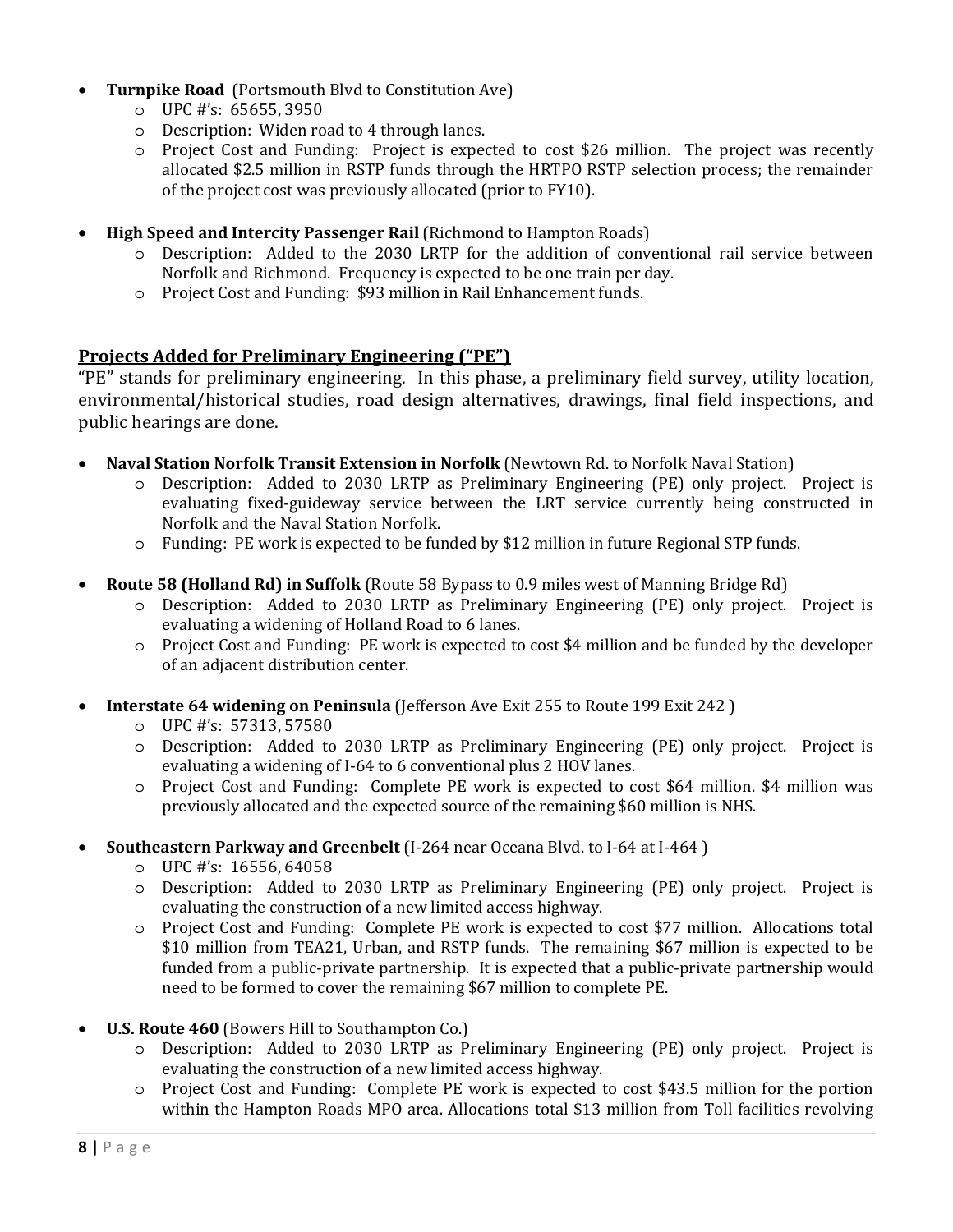account, Priority funds, and Primary funds. It is expected that a public-private partnership would need to be formed to cover the remaining \$30.5 million to complete PE in Hampton Roads.

- **Hampton Roads Third Crossing** (Widen I-664)
	- o Description: Added to 2030 LRTP as Preliminary Engineering (PE) only project. Project is evaluating the widening of I-664 including an expansion of the Monitor Merrimac Memorial Bridge Tunnel.
	- o Project Cost and Funding: Complete PE work for the widening of I-664, as a part of the Third Crossing, is expected to cost \$393.1 million3. Allocations total \$10.2 million from NHS and Federal Demonstration funds. It is expected that a public-private partnership would need to be formed to cover the remaining \$382.9 million to complete PE.

#### **Projects Removed from the 2030 LRTP**

- Interstate 64 widening in Chesapeake (I-464 to Bowers Hill; includes High Rise Bridge)
	- o Description: Project is being removed from the 2030 LRTP. It is a widening from 4 lanes to 6 lanes.
	- o Project Cost and Funding: The project had an estimated cost of \$1.08 billion and was assumed to be funded via tolls and HRTA funds.

Note: All figures are in year-of-expenditure dollars.

 $\overline{a}$ 

 $3$  PE cost for work on I-664 is estimated to be \$310.3 million in 2007 dollars (Source: VDOT). This was converted to an estimated year-of-expenditure cost of \$393.1 million, using an inflation rate of 3% to the year 2015.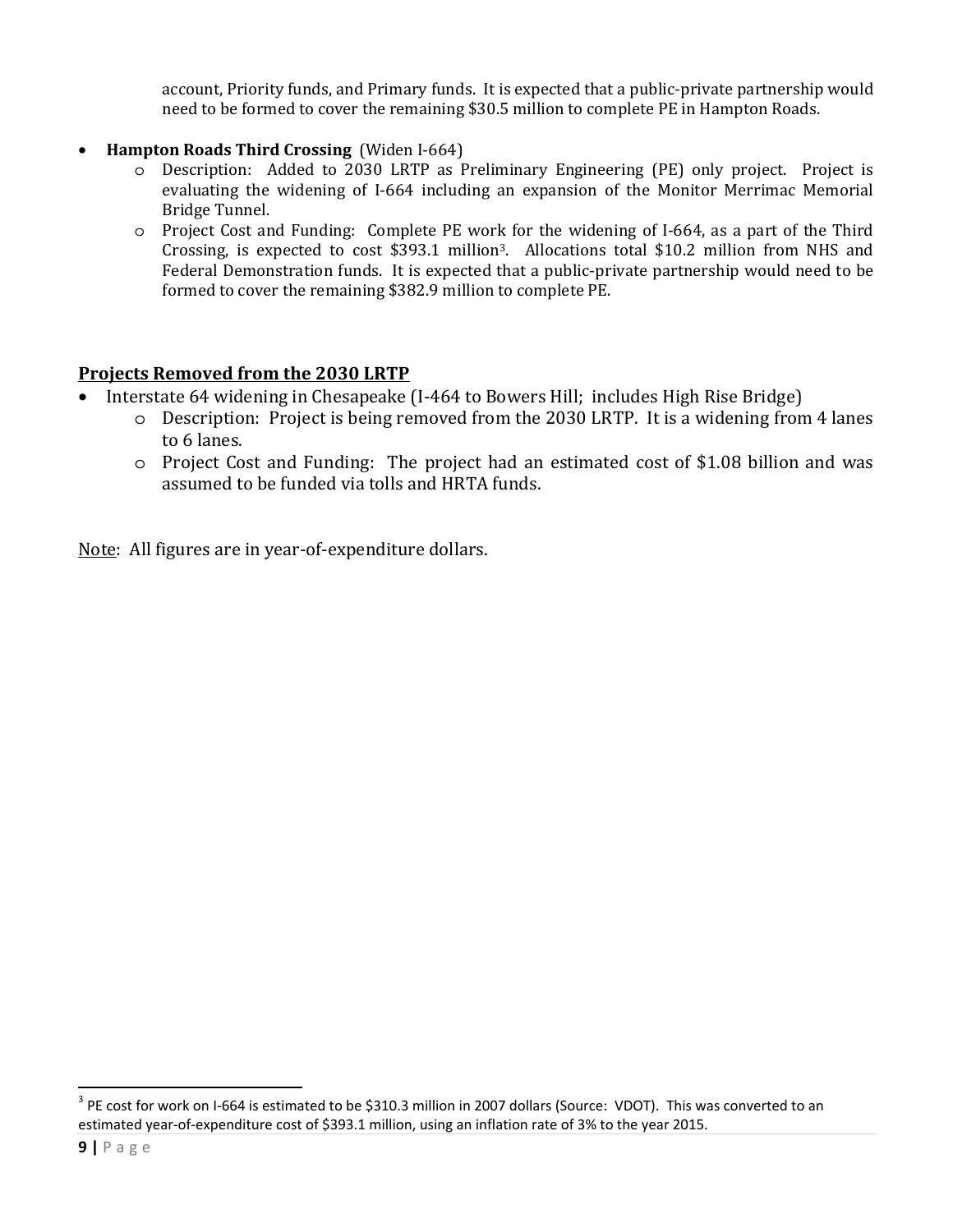#### **2030 LONG-RANGE TRANSPORTATION PLAN AMENDMENTS: CONSTRUCTION PROJECTS**

(\$ in millions)

|                       | NHS/                               | Midtown Tunnel / MLK extension [2] | -564 Intermodal Connector | Dominion Blvd [2] | <b>Lesner Bridge</b> | Turnpike Rd | <b>VB</b> Transit Extension | High Speed and Intercity Passenger Rail:<br>South Hampton Roads conventional rail | <b>Total</b> |
|-----------------------|------------------------------------|------------------------------------|---------------------------|-------------------|----------------------|-------------|-----------------------------|-----------------------------------------------------------------------------------|--------------|
|                       | Interstate                         | 52.7                               | 116.7                     | 0.0               | $0.0\,$              | 0.0         | 0.0                         | 0.0                                                                               | 169.4        |
|                       | <b>RSTP</b>                        | 0.0                                | 0.0                       | 9.0               | 0.0                  | 2.5         | 0.0                         | 0.0                                                                               | 11.5         |
|                       | Fed<br><b>STP</b>                  | 0.0                                | 0.0                       | 0.0               | 0.0                  | 1.5         | 0.0                         | 0.0                                                                               | 1.5          |
|                       | Priority                           | 0.0                                | 1.4                       | 0.2               | 0.0                  | 0.0         | 0.0                         | 0.0                                                                               | 1.6          |
|                       | <b>Earmark</b>                     | 0.0                                | 48.2                      | 16.0              | 0.0                  | 0.0         | 0.0                         | 0.0                                                                               | 64.2         |
|                       | Toll                               | 1,246.4                            | 0.0                       | 401.3             | 0.0                  | 0.0         | 0.0                         | 0.0                                                                               | 1,647.7      |
| <b>Funding Source</b> | Primary                            | 0.9                                | 0.0                       | 2.5               | 0.0                  | 0.0         | 0.0                         | 0.0                                                                               | 3.4          |
|                       | <b>State</b>                       | 0.0                                | 0.5                       | 0.0               | 0.0                  | 1.0         | 0.0                         | 0.0                                                                               | 1.5          |
|                       | <b>FRAN</b>                        | 0.0                                | 3.4                       | 0.0               | 0.0                  | 0.0         | 0.0                         | 0.0                                                                               | 3.4          |
|                       | Local                              | 0.0                                | 0.0                       | 0.0               | 18.0                 | 1.4         | 0.0                         | 0.0                                                                               | 19.4         |
|                       | <b>FTA</b>                         | 0.0                                | 0.0                       | 0.0               | 0.0                  | 0.0         | tbd $[1]$                   | 0.0                                                                               | $tbd$ [1]    |
|                       | <b>Stimulus</b>                    | 0.0                                | 0.0                       | 0.0               | 72.0                 | 0.0         | 0.0                         | 0.0                                                                               | 72.0         |
|                       | Urban                              | 0.0                                | 0.0                       | 0.0               | 0.0                  | 20.0        | 0.0                         | 0.0                                                                               | 20.0         |
|                       | Federal                            | 0.0                                | 0.2                       | 6.0               | 0.0                  | 0.0         | 0.0                         | 0.0                                                                               | 6.2          |
|                       | Demo<br>Rail<br><b>Enhancement</b> | 0.0                                | 0.0                       | 0.0               | 0.0                  | 0.0         | 0.0                         | 93.0                                                                              | 93.0         |
|                       | <b>Total</b>                       | 1,300.0                            | 170.4                     | 435.0             | 90.0                 | 26.4        | tbd [1]                     | 93.0                                                                              | 2,114.8      |

#### Notes:

Units are millions of year-of-expenditure dollars

[1] The Va Beach Transit Extension project is currently undergoing an AA / DEIS. A cost figure will be developed in this study but is not available at this time. Application for FTA funds would be made following the completion of the study.

[2] Final toll structure is to be determined.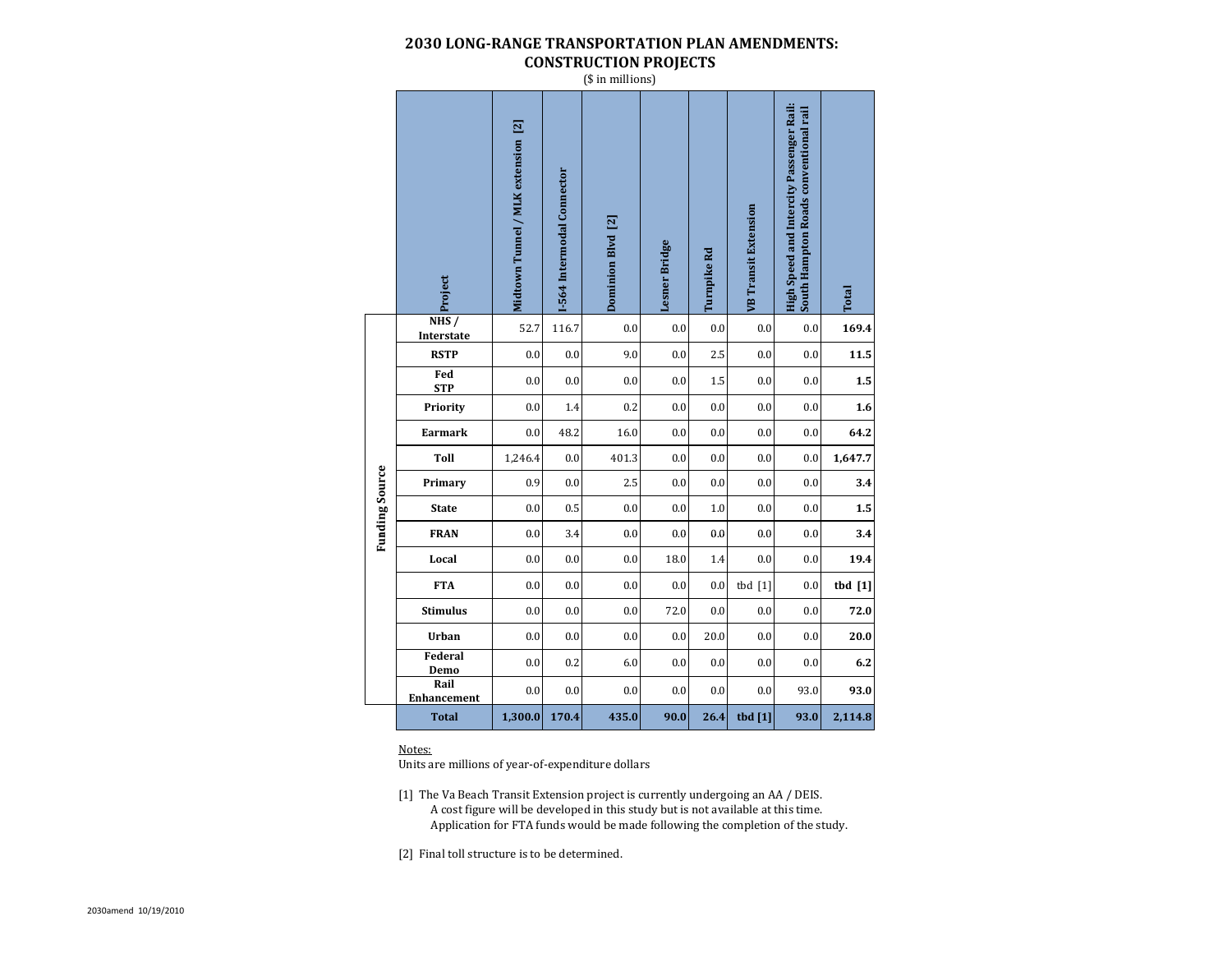#### **2030 LONG-RANGE TRANSPORTATION PLAN AMENDMENTS: PRELIMINARY ENGINEERING PROJECTS**

(\$ in millions) Naval Station Norfolk Transit Extension **PE: Naval Station Norfolk Transit Extension** Third Crossing (I-664) [1] **PE: Third Crossing (I-664) [1]** Rte 58 (Holland Rd.) **PE: Rte 58 (Holland Rd.) PE: I-64 Peninsula**  1-64 Peninsula SEPkwy [1] **PE: SE Pkwy [1]** Rte 460 [1] **PE: Rte 460 [1] Project Total** 菌 Ë Ë Ë Ë Ë **NHS /**  0.0 61.6 0.0 0.0 3.0 0.0 **64.6 InterstateRSTP** 0.0 0.0 0.8 0.0 0.0 12.0 **12.8 Priority** 0.0 2.0 0.0 5.4 0.0 0.0 **7.4 FRA** 0.0 0.0 0.0 0.0 0.0 0.0 **0.0 Primary** 0.0 0.0 0.0 1.2 0.0 0.0 **1.2 Funding Source Funding Source Private** 3.5 0.0 67.2 30.5 382.9 0.0 **484.1 State** 0.0 0.0 0.2 0.0 0.0 0.0 **0.2 Min 0.4** 0.0 0.0 0.4 0.0 0.0 0.0**Guar Toll Facilities Revolving Acct** 0.0 0.0 0.0 0.0 0.0 0.0 0.0 6.4 **Urban** 0.0 0.0 1.3 0.0 0.0 0.0 **1.3 TEA-21** 0.0 0.0 7.1 0.0 0.0 0.0 **7.1 Federal**   $\begin{bmatrix} 0.0 & 0.0 & 0.0 \ 0.0 & 0.0 & 0.0 \end{bmatrix}$  0.0 7.2 0.0 7.2 **DemoTotal3.5 63.6 77.0 43.5 393.1 12.0 592.7**

#### Notes:

Units are millions of year-of-expenditure dollars

[1] Expected that a public-private partnership would need to be developed to complete PE. Dollars listed under 'Private' could be covered by other sources as a part of such a partnership.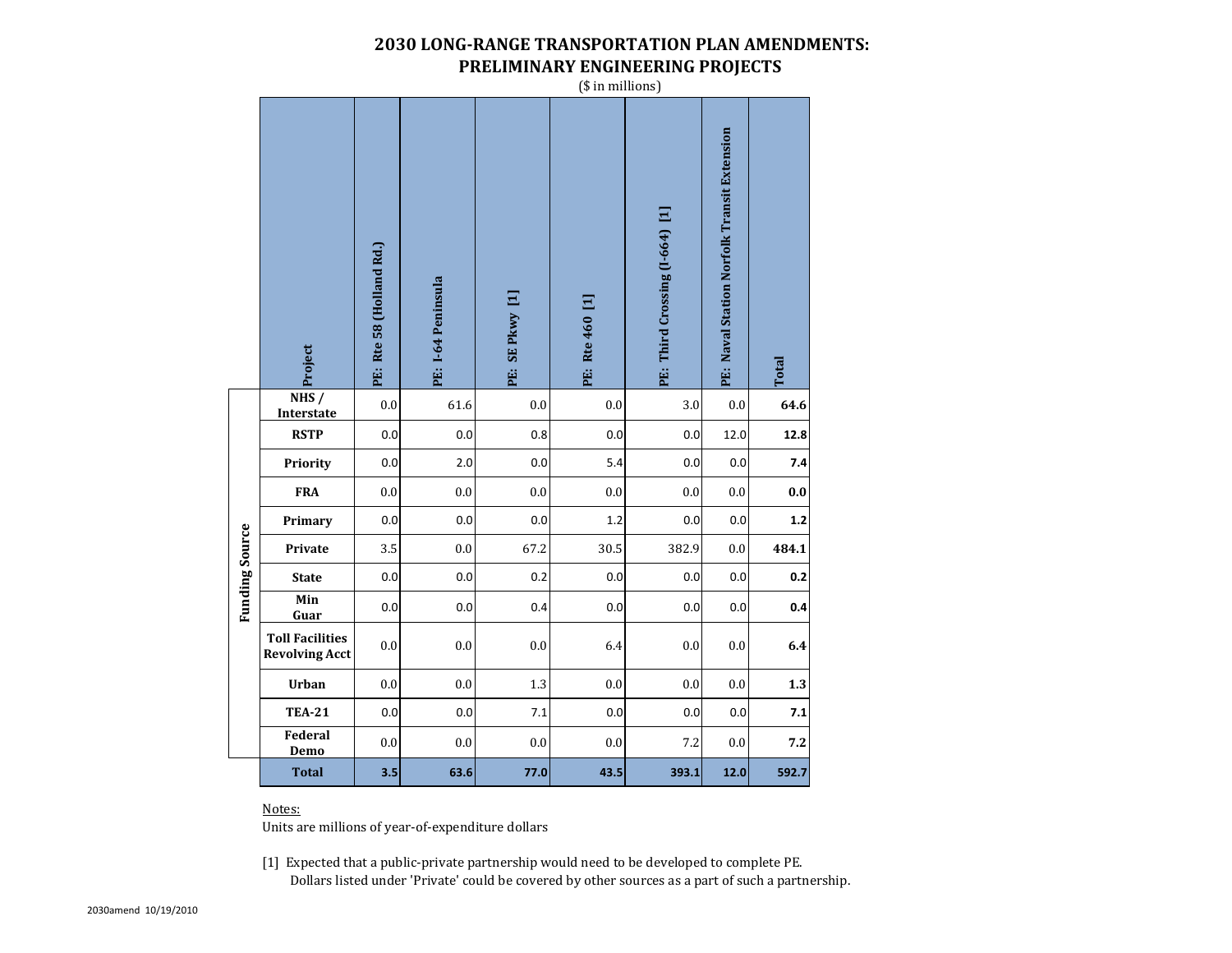#### **2030 LONG-RANGE TRANSPORTATION PLAN AMENDMENTS: SUMMARY**

(\$ in millions)

|                                                     | <b>Original</b><br>(2008)<br><b>2030 LRTP</b> | 2030<br><b>LRTP</b><br><b>Amended</b> | <b>Impact on 2030 LRTP</b>                                |                                                                                 |
|-----------------------------------------------------|-----------------------------------------------|---------------------------------------|-----------------------------------------------------------|---------------------------------------------------------------------------------|
| <b>Project</b>                                      | Cost                                          | Cost                                  | (vs. 2030 LRTP of Jan 2008;<br>"-" is net decreased cost) | Note on change relative to 2030 LRTP of Jan. 2008                               |
| Midtown Tunnel / MLK extension                      | 775                                           | 1,300                                 |                                                           | 525 updated project cost                                                        |
| II-564 Intermodal Connector                         | na                                            | 170                                   |                                                           | 170 project added to Plan                                                       |
| <b>Dominion Blvd</b>                                | 435                                           | 435                                   |                                                           | 0 project was previously included (combined with SE Pkwy)                       |
| PE: Rte 58 (Holland Rd.)                            | na                                            | 4                                     |                                                           | 4 project added to Plan                                                         |
| <b>Lesner Bridge</b>                                | na                                            | 90                                    |                                                           | 90 project added to Plan                                                        |
| <b>Turnpike Rd</b>                                  | na                                            | 26                                    |                                                           | 26 project added to Plan                                                        |
| PE: I-64 Peninsula                                  | 1,100                                         | 64                                    |                                                           | -1,036 project changed from construction to PE                                  |
| <b>PE: SE Pkwy</b>                                  | 2,837                                         | 77                                    |                                                           | -2,760 project separated from Dominion Blvd and changed from construction to PE |
| PE: Rte 460                                         | 532                                           | 44                                    |                                                           | -488 project changed from construction to PE                                    |
| <b>PE: Third Crossing (I-664)</b>                   | 2,003                                         | 393                                   |                                                           | -1,610 project changed from construction to PE                                  |
| <b>High Speed and Intercity Passenger Rail</b>      | na                                            | 93                                    |                                                           | 93 project added to Plan                                                        |
| <b>PE: Naval Station Norfolk Transit Extension</b>  | na                                            | 12                                    |                                                           | 12 project added to Plan                                                        |
| <b>VB Transit Extension</b>                         | nal                                           | $tbd$ $[1]$                           |                                                           | tbd [1] project added to Plan                                                   |
| <b>Removal of I-64 Southside from the 2030 LRTP</b> | 1,080                                         | na                                    |                                                           | -1,080 entire project removed from 2030 LRTP                                    |
| Total                                               | 8,762                                         | 2,708                                 |                                                           | -6,054 plus cost of VB Transit Extension                                        |

#### Notes:

Units are millions of year-of-expenditure dollars

[1] The Va Beach Transit Extension project is currently undergoing an AA / SDEIS. A cost figure will be developed in this study but is not available at this time. Application for FTA funds would be made following the completion of the study.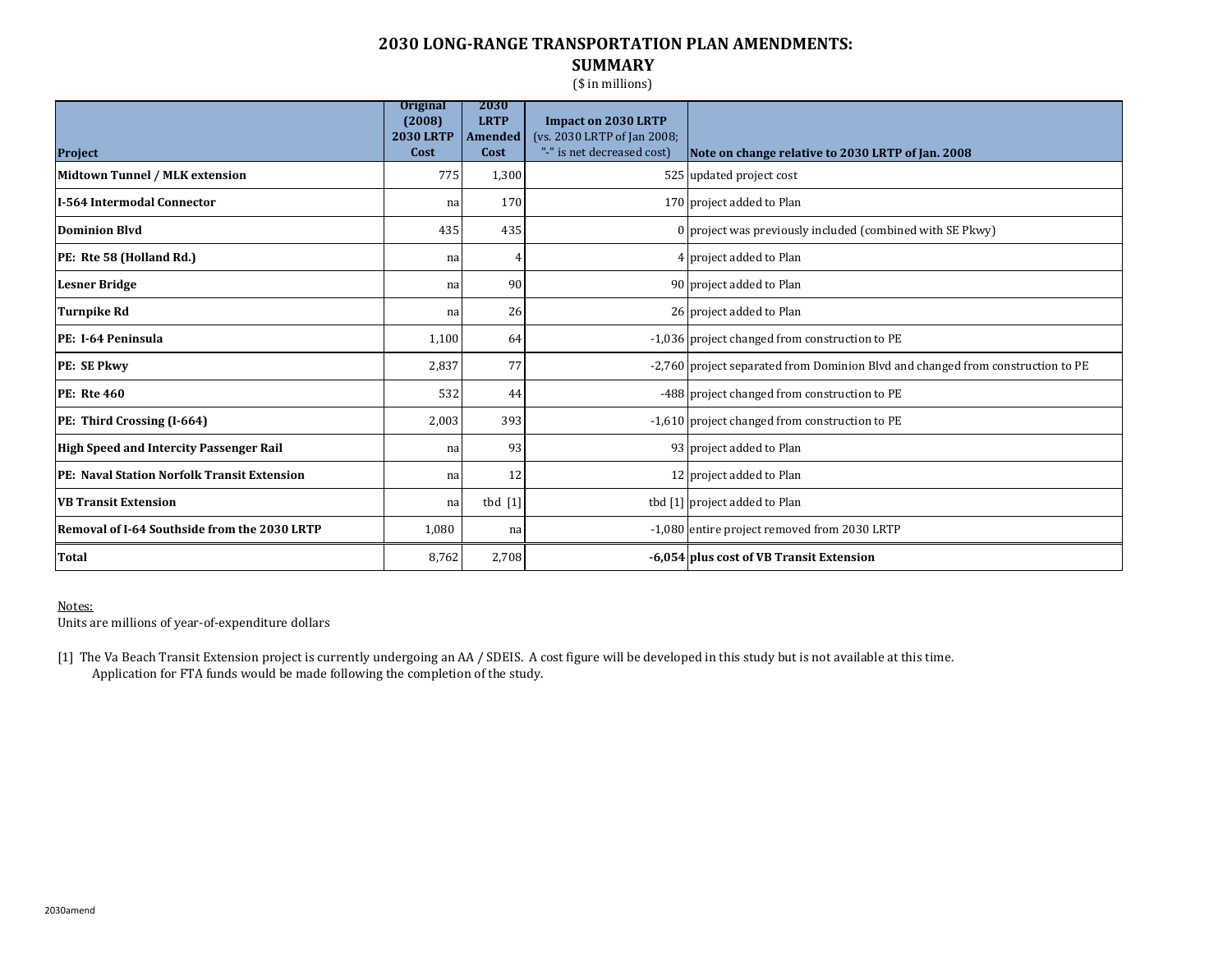# **APPENDIX A: Amended 2030 Long-Range Transportation Plan project list**

Source: "Hampton Roads, Virginia Eight Hour Ozone Maintenance Area Transportation Conformity Analysis for 2030 Long Range Transportation Plan and FY09-12 Transportation Improvement Program: Final Report", Virginia Department of Transportation, June 2010.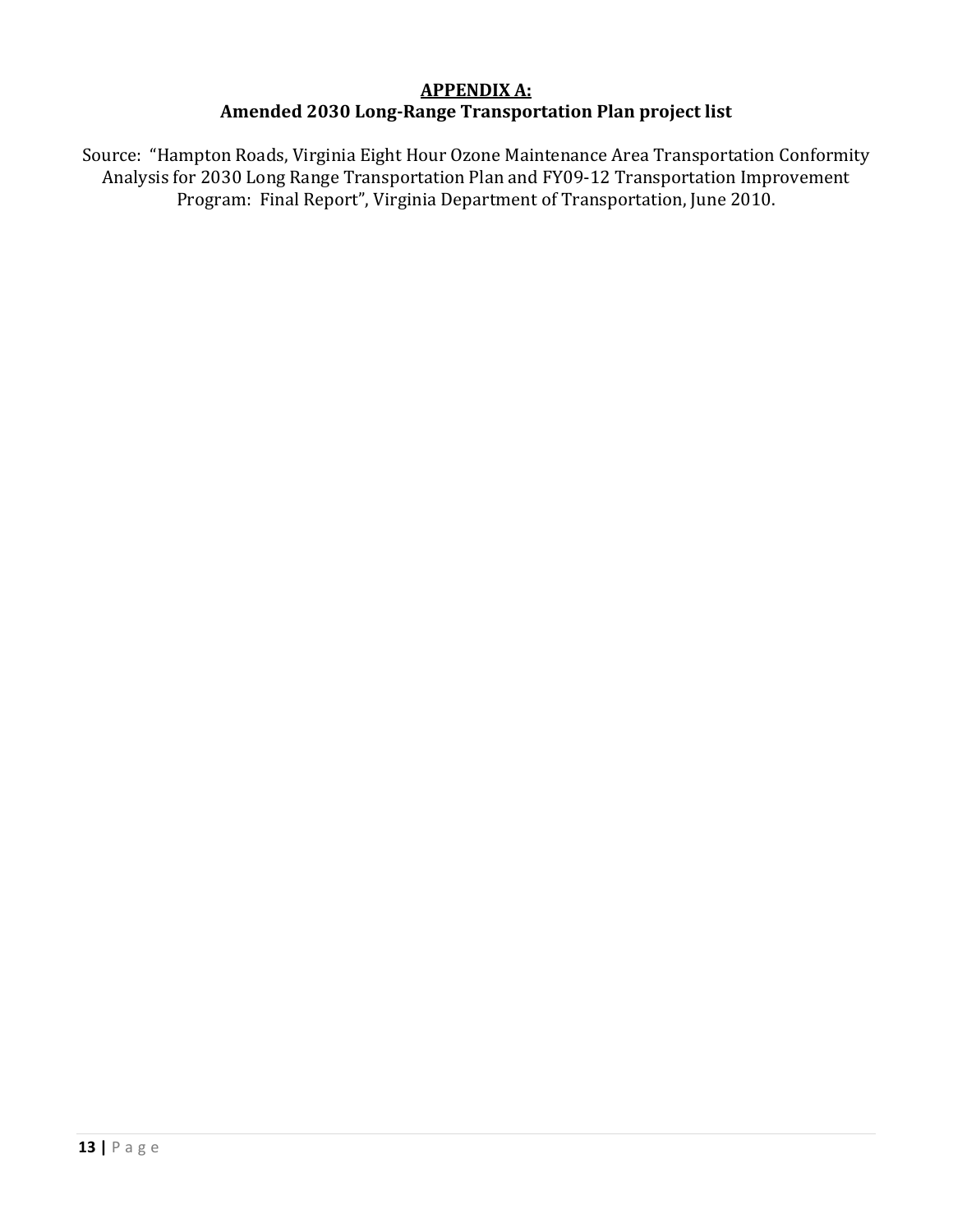#### **Hampton Roads 2030 Amended LRTP Conformity Project List**

| TPO i.d.      | Project               | <b>Facility</b>                                         | <b>Project Location</b>            |                             | # Lanes<br><b>Improvement Type</b> |                         | FY09 TIP       |             | <b>UPC</b>        | <b>Analysis Years</b> |              |                |              |
|---------------|-----------------------|---------------------------------------------------------|------------------------------------|-----------------------------|------------------------------------|-------------------------|----------------|-------------|-------------------|-----------------------|--------------|----------------|--------------|
|               | <b>Type</b>           |                                                         | From                               | To                          |                                    | From                    |                |             |                   |                       |              | 2011 2018 2020 | 2030         |
|               |                       |                                                         |                                    |                             |                                    |                         |                |             |                   |                       |              |                |              |
|               |                       |                                                         |                                    |                             |                                    |                         |                |             |                   |                       |              |                |              |
|               | <b>REGIONAL</b>       |                                                         |                                    |                             |                                    |                         |                |             |                   |                       |              |                |              |
| 66            | $\mathbf{I}$          | I-64 Peninsula- PE only                                 | Jefferson Ave (exit 255)           | Rte. 199(Exit 242)          | Widen                              | $\overline{4}$          | $6+2$          | Partial     | 57313/57580       | n/a                   | n/a          | n/a            | n/a          |
| 69            | P                     | U.S. 460- HR portion- PE only                           | <b>Bowers Hill</b>                 | S'hamp. Co. at Zuni         | New Alignment                      | $\overline{0}$          | $\overline{4}$ | Partial     | 56638/84272       | n/a                   | n/a          | n/a            | n/a          |
| 70            | U                     | Southeastern Parkway- PE only                           | $I-264$                            | Oak Grove Connector         | Construct/Widen                    | see note 1              |                | Partial     | 16556/64058       | n/a                   | n/a          | n/a            | n/a          |
| 70            | U                     | <b>Dominion Blvd</b>                                    | South of Cedar Rd                  | Oak Grove Interchange       | Widen                              | 2                       | $\overline{4}$ | Y           | 56187/84354       |                       | $\mathbf{x}$ |                |              |
|               |                       |                                                         |                                    |                             |                                    |                         |                |             |                   |                       |              |                |              |
| 244           | $\bf{I}$              | HR Third Crossing - Phase I(I-664)- PE Only             | -264/I-64 at Bowers Hill           | I-64 at Hampton Col         | Construct                          |                         | 8              | Partial     | 12834             | n/a                   | n/a          | n/a            | n/a          |
| 242           | P                     | Rte. 60 relo. - PE/RW only - JCC                        | Newport News CL                    | 0.9 mi. W of NN CL          | New Alignment                      | n.a.                    | n.a.           | Partial     | 13496/87201       | n/a                   | n/a          | n/a            | n/a          |
| 243           | $\mathbf{P}$          | Rte. 60 relo. - PE/RW only - NN                         | <b>JCC CL</b>                      | Ft. Eustis Blvd.            | New Alignment                      | n.a.                    | n.a.           | Partial     | 14598/87201       | n/a                   | n/a          | n/a            | n/a          |
| 98            | $\mathbf{I}$          | I-264 EB Ramp from I-64 WB                              | Curlew Dr                          | thru Witchduck Rd           | Modify Interchange                 | n.a.                    | n.a.           | Y           | 57048             |                       | $\mathbf{x}$ |                |              |
| 144           | Ι.                    | I-264 / Witchduck Rd Interchange                        | n.a.                               | n.a.                        | Int. Imp.                          | n.a.                    | n.a.           | $\mathbf Y$ | 17630             |                       | $\mathbf{x}$ |                |              |
| 68            | P                     | Midtown Tunnel/ MLK/Downtown Tunnel                     | Hampton Blvd                       | $I-264$                     |                                    | 2,0                     | $\overline{4}$ | Partial     | 95149/76642/77245 |                       |              |                |              |
|               |                       |                                                         |                                    |                             | Widen/ New Alignment               |                         |                |             |                   |                       | $\mathbf{x}$ |                |              |
| 62            | $\mathbf{P}$          | <b>Ft Eustis Blvd</b>                                   | 0.54 mi. E of Jefferson Ave Rte 17 |                             | Widen                              | 2                       | $\overline{4}$ | Y           | 13497             | $\mathbf x$           |              |                |              |
|               | ${\mathbb R}$         | High Speed & Intercity Passenger Rail                   | Richmond                           | <b>Hampton Roads</b>        | Conventional rail, Norf. to Rich.  | n.a.                    | n.a.           | $\mathbf Y$ |                   |                       | $\mathbf{x}$ |                |              |
|               | $\mathbf{I}$          | <b>I-564 Intermodal Connector</b>                       | $-564$                             | Norfolk Naval Base/N.I.T    | New Alignment                      | $\Omega$                | $\overline{4}$ | $\mathbf Y$ | 18968             |                       | $\mathbf{x}$ |                |              |
|               | $\mathbf{P}$          | <b>Lesner Bridge</b>                                    | <b>East Stratford Road</b>         | Vista Circle                | <b>Bridge Replacement</b>          | $\overline{4}$          | $\overline{4}$ | ${\rm N}$   | n.a.              |                       |              |                |              |
|               | R                     | <b>Naval Station Norfolk Transit Extension- PE only</b> | Newtown Road                       | <b>NOB Norfolk</b>          | New Alignment                      | n.a.                    | n.a.           | $_{\rm N}$  | T1821             | n/a                   | n/a          | n/a            | n/a          |
|               |                       |                                                         |                                    |                             |                                    |                         |                |             |                   |                       |              |                |              |
|               | $\, {\bf p}$          | Route 58- PE only                                       | Route 58 Bypass                    | 0.9 mi. W of Manning Bridge |                                    | $\overline{4}$          | 6              | $_{\rm N}$  | n.a.              |                       |              |                |              |
|               |                       |                                                         |                                    | Road                        | Widen                              |                         |                |             |                   | n/a                   | n/a          | n/a            | n/a          |
|               | $\mathbb{R}$          | Virginia Beach Transit Extension                        | Newtown Road                       | Oceanfront                  | New Alignment                      | n.a.                    | n.a.           | N           | T137              |                       | $\mathbf{x}$ |                |              |
|               |                       |                                                         |                                    |                             |                                    |                         |                |             |                   |                       |              |                |              |
|               | <b>CHESAPEAKE</b>     |                                                         |                                    |                             |                                    |                         |                |             |                   |                       |              |                |              |
| $\mathcal{D}$ | U                     | <b>Cedar Rd</b>                                         | Albemarle Dr                       | <b>Battlefield Blvd</b>     | Widening                           | $\overline{\mathbf{3}}$ | $\overline{4}$ | N           | n.a.              |                       |              |                |              |
|               | U                     | GW Hwy (in Deep Creek, south)                           | Sawyers Arch                       | Cedar Rd                    | New Alignment                      | $\mathbf{0}$            | $\overline{4}$ | ${\rm N}$   | city proj.        |                       | $\mathbf{x}$ |                |              |
| 9             | U                     | <b>Hanbury Rd</b>                                       | Johnstown Rd                       | <b>Battlefield Blvd</b>     | Widening                           | $\overline{2}$          | $\overline{4}$ | $_{\rm N}$  | n.a.              |                       | $\mathbf{x}$ |                |              |
| 10            | $\mathbf{I}$          | $I-64$                                                  | $-464$                             | Greenbrier Pkwy             | Widening                           | 6                       | $6 + 2$        | Y           | 12379             | $\mathbf x$           |              |                |              |
| 12            | $\mathbf U$           | <b>Lynnhaven Pkwy - Volvo Pkwy</b>                      | Kempsville Rd                      | VB CL                       | New Alignment                      | $\bf{0}$                | $\overline{4}$ | Y           | 13485             | $\mathbf x$           |              |                |              |
| 14            | U                     | <b>Military Hwy (Gilmerton Bridge)</b>                  | ìл.                                | n.a.                        | Replacement                        | $\overline{4}$          | $\overline{4}$ | Y           | 1904              |                       |              |                |              |
| 15            | $\mathbf U$           | Mt Pleasant Rd (incl'g Byp intx impr'ts)                | Great Bridge Bypass                | Centerville Tnpk            | Widening                           | $\overline{2}$          | $\overline{4}$ | $_{\rm N}$  | n.a.              |                       | $\bf{x}$     |                |              |
| 16            | U                     | Nansemond Pkwy - Portsmouth Blvd                        | Suff CL                            | Joliff Rd                   | Widening                           | $\overline{c}$          | $\overline{4}$ | Y           | 18591             |                       | $\mathbf{x}$ |                |              |
| 5             | U                     | <b>Greenbrier Pkwy</b>                                  | Volvo Pkwy                         | Eden Way                    | Widening                           | 5                       | 6              | Y           | 72796             | $\mathbf x$           |              |                |              |
| 226           | U                     | <b>GW Hwy</b>                                           | Mill Creek Pkwy                    | Willowood Dr                | Widening                           | 2                       | $\overline{4}$ | $_{\rm N}$  | local             |                       | $\mathbf{x}$ |                |              |
| 227           | U                     | Long Bridge (GW Hwy, near fire station)                 | n.a.                               | n.a.                        | Widening                           | 2                       | $\overline{4}$ | Y           | 83509 (T4154)     | $\mathbf{x}$          |              |                |              |
|               |                       |                                                         |                                    |                             |                                    |                         |                |             |                   |                       |              |                |              |
|               | <b>HAMPTON</b>        |                                                         |                                    |                             |                                    |                         |                |             |                   |                       |              |                |              |
| 31            | U                     | Cmdr Shepard Blvd Ext- Phase I                          | Middle Rd                          | Magruder Blvd               | New Alignment                      | $\mathbf{0}$            | $\overline{4}$ | N           | 66846             |                       |              |                |              |
|               | $\mathbf{U}$          | Cmdr Shepard Blvd Ext- Phase II                         |                                    | Middle Rd                   |                                    | $\overline{0}$          | $\overline{4}$ | Y           | 60970             | $\mathbf x$           |              |                |              |
| 71            |                       |                                                         | Big Bethel Rd                      |                             | New Alignment                      |                         |                |             |                   |                       | $\mathbf{x}$ |                |              |
| 39            |                       | I-64 @ LaSalle Ave                                      | n.a.                               | n.a                         | Add Movement                       | n.a.                    | n.a.           | Y           | 76682             | $\mathbf x$           |              |                |              |
| 47            | U                     | <b>Saunders Rd</b>                                      | NN CL                              | Big Bethel Rd               | Widening                           | 2                       | $\overline{4}$ | Y           | 57047             |                       | $\mathbf{x}$ |                |              |
| 28            | $\mathbf U$           | <b>Armistead Ave</b>                                    | Pine Chapel Rd                     | Mercury Blvd                | Widening                           | $\overline{2}$          | $\overline{4}$ | $\mathbf Y$ | 67200             | $\mathbf x$           |              |                |              |
| 27            | U                     | <b>Armistead Ave Conn</b>                               | Armistead Ave                      | Coliseum Dr/Pine Ch Rd      | New Alignment                      | $\overline{0}$          | $\overline{4}$ | Y           | 71697             | $\mathbf x$           |              |                |              |
| 236           | U                     | Wythe Creek Rd (including bridge widening)              | Comm Shepard Blvd                  | Poquoson CL                 | Widening                           | $\overline{2}$          | $\overline{4}$ | $_{\rm N}$  | n.a.              |                       |              | $\mathbf{x}$   |              |
|               |                       |                                                         |                                    |                             |                                    |                         |                |             |                   |                       |              |                |              |
|               | <b>Isle of Wight</b>  |                                                         |                                    |                             |                                    |                         |                |             |                   |                       |              |                |              |
| 99            | $\mathbf{P}$          | <b>Blackwater Bridge Replacement</b>                    | near IW/Franklin CL                | Near IW/Franklin CL         | Replacement                        | n.a.                    | n.a.           | Y           | 17142             | $\mathbf x$           |              |                |              |
|               |                       |                                                         |                                    |                             |                                    |                         |                |             |                   |                       |              |                |              |
|               | <b>JAMES CITY CO.</b> |                                                         |                                    |                             |                                    |                         |                |             |                   |                       |              |                |              |
| 72            |                       | <b>Ironbound Rd</b>                                     | Longhill Conn Rd                   | <b>Strawberry Plains</b>    | Widening                           | $\overline{2}$          | $\overline{4}$ |             | 50057             |                       |              |                |              |
| 188           |                       | <b>Chickahominy Bridge Replacement</b>                  | near JCC/CCC CL                    | near JCC/CCC CL             | Replacement                        | n.a.                    | n.a.           |             | 71883             | $\mathbf{x}$          |              |                |              |
|               |                       |                                                         |                                    |                             |                                    |                         |                |             |                   |                       |              |                |              |
|               | <b>NEWPORT NEWS</b>   |                                                         |                                    |                             |                                    |                         |                |             |                   |                       |              |                |              |
| 77            | U                     | <b>Atkinson Blvd</b>                                    | Warwick Blvd                       | Jefferson Ave               | New Alignment                      | $\overline{0}$          | $\overline{4}$ | Partial     | 4483              |                       |              |                | $\mathbf x$  |
| 81            | U                     | <b>Jefferson Ave</b>                                    | <b>Buchanan</b> Dr                 | Green Grove Ln              | Widening                           | $\overline{4}$          | 6              | Y           | 13429             | $\mathbf x$           |              |                |              |
| 83            | U                     | <b>Middleground Blvd</b>                                | efferson Ave                       | <b>Warwick Blvd</b>         | New Alignment                      | $\bf{0}$                | $\overline{4}$ | $\mathbf Y$ | 11816             |                       | $\mathbf{x}$ |                |              |
| 88            | U                     | <b>Warwick Blvd</b>                                     | Nettles Dr                         | J Clyde Morris Blvd         | Widening                           | $\overline{4}$          | 6              | Y           | 10797             | $\mathbf x$           |              |                |              |
| 82            | U                     | <b>Jefferson Ave</b>                                    | Grn Grove Ln/ Atkinson             | Ft. Eustis Blvd             | Widening                           | $\overline{4}$          | 6              | ${\rm N}$   | 67673             |                       |              |                | $\mathbf{x}$ |
| 214           |                       | Peninsula Fixed Guideway (Transit)                      | Christopher Newport Univ.          | Mary Immaculate Hosp.       | Capital Cost                       | $\mathbf{n}.\mathbf{a}$ | n.a            | $_{\rm N}$  | T137              |                       |              |                | $\mathbf x$  |
| 85            | U                     | Rte 17 (J Clyde Morris Blvd)                            | $I-64$                             | Harpersville Rd             | Widening                           | $\overline{4}$          | 6              | $_{\rm N}$  | city project      |                       |              |                |              |
|               |                       |                                                         |                                    |                             |                                    |                         |                |             |                   |                       |              |                |              |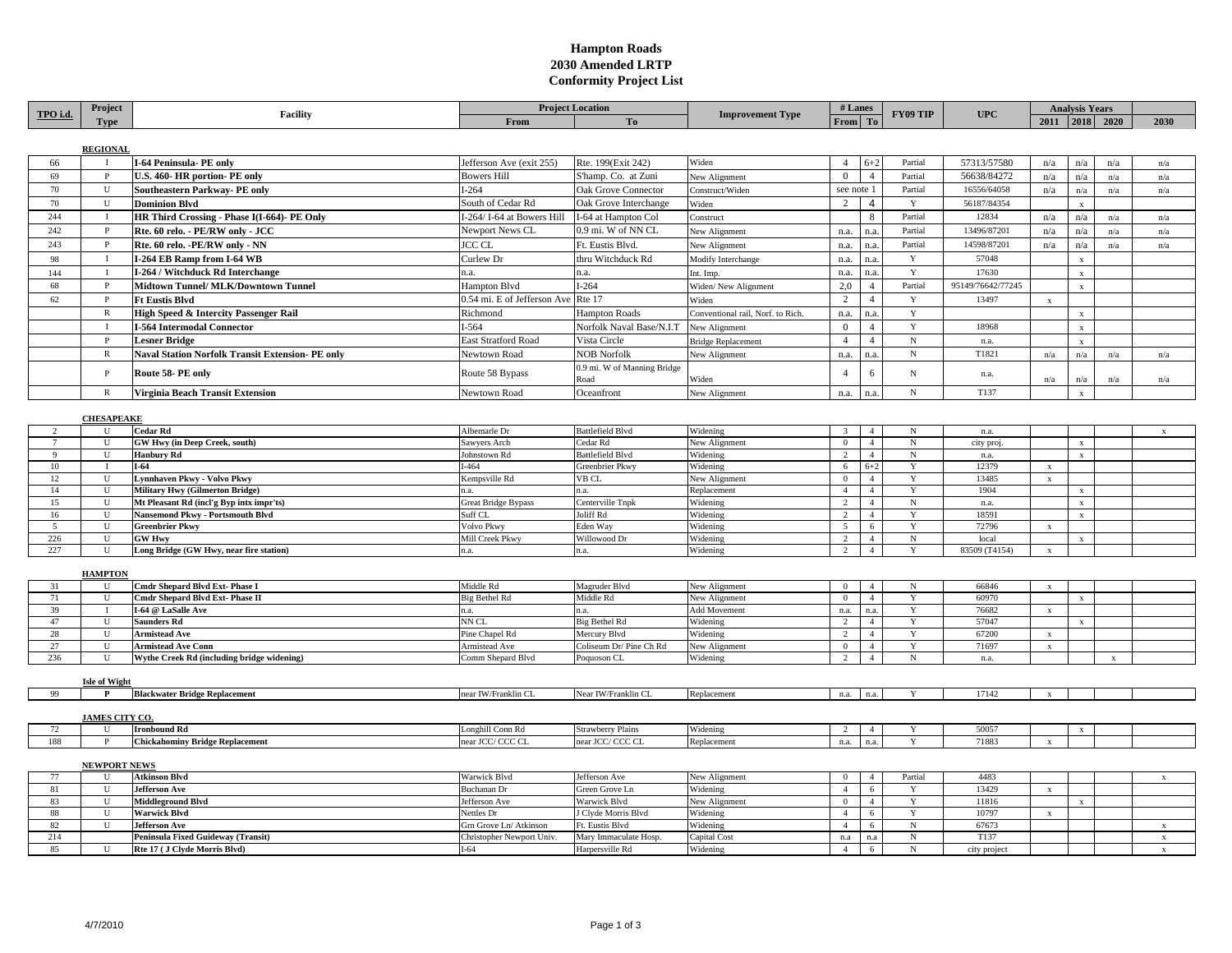#### **Hampton Roads 2030 Amended LRTP Conformity Project List**

|          | Project               |                                                  | <b>Project Location</b>                           |                            |                         |                | # Lanes        | FY09 TIP     | <b>UPC</b>        | <b>Analysis Years</b> |              |              |              |  |
|----------|-----------------------|--------------------------------------------------|---------------------------------------------------|----------------------------|-------------------------|----------------|----------------|--------------|-------------------|-----------------------|--------------|--------------|--------------|--|
| TPO i.d. | <b>Type</b>           | Facility                                         | From                                              | To                         | <b>Improvement Type</b> | From To        |                |              |                   | 2011 2018 2020        |              |              | 2030         |  |
|          | <b>NORFOLK</b>        |                                                  |                                                   |                            |                         |                |                |              |                   |                       |              |              |              |  |
| 213      | U                     | <b>Light Rail</b>                                | Newtown Rd                                        | Norfolk General            | <b>Capital Cost</b>     | n.a.           | n.a.           | Y            | T1822             | $\mathbf x$           |              |              |              |  |
| 102      | U                     | Little Creek Rd                                  | Tidewater Dr                                      | Military Hwy               | Widening                | $\overline{4}$ | 6              | N            | n.a.              |                       |              |              | $\mathbf{x}$ |  |
| 103      | U                     | <b>Military Hwy</b>                              | Lowery Rd                                         | Northampton Blvd           | Widening                | $\overline{4}$ | 8              | Y            | 9783              |                       | $\mathbf x$  |              |              |  |
| 104      | U                     | <b>Military Hwy</b>                              | Northampton Blvd                                  | Robin Hood Rd              | Widening                | $\overline{4}$ | 6              | Y            | 1765/84243        |                       | $\mathbf x$  |              |              |  |
| 107      | U                     | VB Blvd                                          | ett St                                            | Briar Hill Rd              | Widening                | $\overline{4}$ | 6              | Y            | 17546             | $\mathbf{x}$          |              |              |              |  |
| 109      | U                     | Wesleyan Dr                                      | Northampton Blvd                                  | VB CL                      | Widening                | 2              | $\overline{4}$ | Y            | 52147             |                       | $\mathbf{x}$ |              |              |  |
| 244      | U                     | <b>Intermodal/ Chambers Interchange on I-564</b> |                                                   | n.a.                       | New Interchange         | n.a.           | n.a.           | Y            | 59175             |                       | $\mathbf x$  |              |              |  |
| 97       | U                     | Hampton Blvd & R/R Grade Separation              | Rogers Ave                                        | <b>B</b> Ave               | Reconstruct underpass   | n.a.           | n.a.           | Y            | 14672             |                       | $\mathbf x$  |              |              |  |
| 241      |                       | I-64/ Norview Ave Interchange                    | n.a.                                              | n.a.                       | Add Movement            | n.a.           | n.a.           | Y            | 17824             |                       | $\mathbf x$  |              |              |  |
| 106      | U                     | <b>Navy Recreational Facilities</b>              | n.a.                                              | n.a.                       | Env. Related            | n.a.           | n.a.           | Y            | 61322             | $\mathbf x$           |              |              |              |  |
|          |                       |                                                  |                                                   |                            |                         |                |                |              |                   |                       |              |              |              |  |
|          | <b>POQUOSON</b>       |                                                  |                                                   |                            |                         |                |                |              |                   |                       |              |              |              |  |
| 111      | H                     | Wythe Creek Road (w/o br. Widening)              | <b>Alphus Street</b>                              | Hampton CL                 | Widening                | 2              | $\mathbf{A}$   | $\mathbf{v}$ | 13427             |                       |              | $\mathbf{x}$ |              |  |
|          |                       |                                                  |                                                   |                            |                         |                |                |              |                   |                       |              |              |              |  |
|          | <b>PORTSMOUTH</b>     |                                                  |                                                   |                            |                         |                |                |              |                   |                       |              |              |              |  |
| 115      | U                     | Maersk Interchange (Western Frwy.)               | nа                                                | nа                         | New Interchange         | n.a.           | n.a            | Y            | 70552             | $\mathbf{x}$          |              |              |              |  |
|          | U                     | <b>Craney Island Access Road</b>                 | <b>Rte 164</b>                                    | Craney Island              | New Roadway             | $\overline{0}$ | $\overline{2}$ |              |                   |                       | $\mathbf x$  |              |              |  |
|          | U                     | <b>Turnpike Road</b>                             | W. of Frederick Blvd                              | <b>Constitution Ave</b>    | Widening                | 2              | $\overline{4}$ | Y            | 65655/3950        |                       | $\mathbf x$  |              |              |  |
|          | <b>SUFFOLE</b>        |                                                  |                                                   |                            |                         |                |                |              |                   |                       |              |              |              |  |
| 240      | U                     | Finney Ave.                                      | East Washington Street                            | Finney Ave.                |                         |                |                | Y            | 15826             |                       |              |              | $\mathbf{x}$ |  |
| 126      | U                     | Nansemond Pkwy.                                  | <b>ECL Suffolk</b>                                | Shoulders Hill Rd          | Widen                   | $\overline{2}$ |                | Y            | 17568             |                       | $\mathbf{x}$ |              |              |  |
|          |                       |                                                  |                                                   |                            |                         |                |                |              |                   |                       |              |              |              |  |
|          | <b>VIRGINIA BEACH</b> |                                                  |                                                   |                            |                         |                |                |              |                   |                       |              |              |              |  |
| 146      |                       | I-264/Lynnhaven Pkwy Interchange                 | Add Ramps at Great Neck                           |                            | Add Ramps/Reconstruct   |                |                |              | 80157/94544/95554 |                       | $\mathbf x$  |              |              |  |
| 131      | U                     | Birdneck Rd                                      | Gen Booth Blvd                                    | Southern Blvd              | Widening                | 2              | $\overline{4}$ | Y            | 11754             | $\mathbf x$           |              |              |              |  |
| 133      | U                     | Centerville Tnpk                                 | Ches CL                                           | Kempsville Rd              | Widening                | $\overline{2}$ | $\overline{4}$ | $\rm N$      | n.a.              |                       |              | $\mathbf{x}$ |              |  |
| 134      | U                     | <b>Centerville Tnpk</b>                          | Kempsville Rd                                     | <b>Indian River Rd</b>     | Widening                | $\overline{2}$ | 6              | ${\bf N}$    | n.a.              |                       |              | $\mathbf{x}$ |              |  |
| 136      | U                     | <b>Constitution Dr ext'd</b>                     | Columbus St                                       | <b>Bonney Rd</b>           | New Alignment           | $\overline{0}$ | $\overline{4}$ | $_{\rm N}$   | n.a.              |                       | $\mathbf{x}$ |              |              |  |
| 138      | U                     | Elbow Rd / Dam Neck Rd                           | Indian River Rd                                   | <b>GTE VB Amphitheater</b> | Widening                | $\overline{2}$ | $\overline{a}$ | Y            | 15828             |                       | $\mathbf x$  |              |              |  |
| 229      | U                     | <b>First Colonial Rd</b>                         | Old Donation Rd                                   | Republic Rd                | Widening                | $\overline{4}$ | 6              | ${\rm N}$    | n.a.              |                       | $\mathbf x$  |              |              |  |
| 141      | U                     | <b>Holland Rd</b>                                | Nimmo Pkwy                                        | Dam Neck Rd                | Widening                | 2              | $\overline{4}$ | $\mathbf Y$  | 15827             |                       | $\mathbf x$  |              |              |  |
| 142      | U                     | <b>Holland Rd</b>                                | Dam Neck Rd                                       | Rosemont Rd                | Widening                | $\overline{4}$ | 6              | ${\bf N}$    | n.a.              |                       |              |              | $\mathbf{x}$ |  |
| 149      | U                     | <b>Indian River Rd</b>                           | Centerville Tnpk                                  | Ferrell Pkwy               | Widening                | 6              | 8              | N            | City              |                       |              |              | $\mathbf x$  |  |
| 150      | U                     | <b>Indian River Rd</b>                           | Lynnhaven Pkwy                                    | Elbow Rd                   | Widening                | 2              | $\overline{4}$ | Y            | 15829             |                       | $\mathbf x$  |              |              |  |
| 151      | U                     | <b>Indian River Rd</b>                           | Elbow Rd                                          | North Landing Rd           | Widening                | 2              | $\overline{4}$ | $_{\rm N}$   | n.a.              |                       |              | $\mathbf{x}$ |              |  |
| 153      | U                     | <b>Jeanne St</b>                                 | Constitution Dr                                   | Independence Blvd          | Widening                | 2              | $\overline{4}$ | N            | n.a.              |                       |              | $\mathbf{x}$ |              |  |
| 154      | U                     | Kempsville Rd / PA Rd Intersection               | n.a.                                              | n.a.                       | New Alignment           | n.a.           | n.a.           | Y            | 51866             |                       | $\mathbf x$  |              |              |  |
| 155      | U                     | Laskin Rd                                        | First Colonial Rd                                 | <b>Birdneck Rd</b>         | Widening                | $\overline{4}$ | 6              | Y            | 12546             |                       | $\mathbf{x}$ |              |              |  |
| 222      | U                     | Laskin Rd                                        | Birdneck Rd                                       | Pacific Ave                | Widening                | $\overline{4}$ | 6              | Y            | 14601             |                       |              | $\mathbf{x}$ |              |  |
| 158      | U                     | <b>Lynnhaven Pkwy</b>                            | <b>Holland Rd</b>                                 | Lishelle Pl                | Widening                | $\overline{4}$ | 6              | Y            | 12549             | $\mathbf x$           |              |              |              |  |
| 159      | U                     | <b>Lynnhaven Pkwy - Volvo Pkwy</b>               | Ches CL                                           | Centerville Tnpk           | New Alignment           | $\mathbf{0}$   | $\overline{4}$ | ${\bf N}$    | 13487             | $\mathbf x$           |              |              |              |  |
| 223      | U                     | Lynnhaven Pkwy                                   | Centerville Tnpk                                  | ndian River Rd             | New Alignment           | $\bf{0}$       | $\overline{4}$ | Y            | 14603             |                       | $\mathbf{x}$ |              |              |  |
| 231      | U                     | Nimmo Pkwy                                       | Indian River Rd @ N. Landing I West Neck Rd ext'd |                            | New Alignment           | $\overline{0}$ | $\overline{4}$ | ${\bf N}$    | n.a.              |                       |              | $\mathbf{x}$ |              |  |
| 161      | U                     | Nimmo Pkwy                                       | Holland Rd                                        | Gen Booth Blvd             | New Alignment           | $\mathbf{0}$   | $\overline{4}$ | $\mathbf Y$  | 52058             |                       | $\mathbf x$  |              |              |  |
| 163      | U                     | <b>Princess Anne Rd and Nimmo Pkwy</b>           | Dam Neck Rd                                       | Holland Rd                 | Widening                | 2,0            | $\overline{4}$ | Y            | 13482             |                       | $\mathbf{x}$ |              |              |  |
| 168      | U                     | <b>Princess Anne Rd</b>                          | Upton Dr                                          | General Booth Blvd         | Widening                | $\overline{2}$ | $\overline{4}$ | ${\bf N}$    | n.a.              |                       | $\mathbf x$  |              |              |  |
| 169      | U                     | Providence Rd                                    | Kempsville Rd                                     | Princess Anne Rd           | Widening                | 2              | $\overline{4}$ | N            | n.a.              |                       |              |              | $\mathbf x$  |  |
| 170      | U                     | <b>Rosemont Rd</b>                               | VB Blvd                                           | <b>Holland Rd</b>          | Widening                | $\overline{4}$ | 6              | $\mathbf N$  | n.a.              |                       |              |              | $\mathbf{x}$ |  |
| 172      | U                     | Salem Rd                                         | Elbow Rd                                          | Independence Blvd          | Widening                | 2              | $\overline{4}$ | ${\bf N}$    | n.a.              |                       |              |              | $\mathbf{x}$ |  |
| 173      | U                     | Sandbridge Rd                                    | Princess Anne Rd                                  | Atwoodtown Rd              | Widening                | 2              | $\overline{4}$ | $_{\rm N}$   | n.a.              |                       |              |              | $\mathbf x$  |  |
| 174      | U                     | Seaboard Rd                                      | Nimmo Pkwy                                        | PA Rd (near PA Elem Sch)   | Widening                | $\overline{2}$ | $\overline{4}$ | Y            | City              |                       | $\mathbf{x}$ |              |              |  |
| 177      | U                     | Weslevan Dr                                      | Norf CL                                           | <b>Baker Rd</b>            | Widening                | $\overline{2}$ | $\overline{4}$ | Y            | 52148             |                       | $\mathbf x$  |              |              |  |
| 178      | U                     | West Neck Pkwy ext'd                             | Elbow Rd                                          | North Landing Rd           | New Alignment           | $\mathbf{0}$   | $\overline{4}$ | N            | n.a.              |                       |              |              |              |  |
| 179      | U                     | West Neck Pkwy ext'd                             | North Landing Rd                                  | <b>Indian River Rd</b>     | New Alignment           | $\overline{0}$ | $\overline{4}$ | $_{\rm N}$   | n.a.              |                       |              | $\mathbf{x}$ |              |  |
| 180      | U                     | <b>West Neck Rd</b>                              | North Landing Rd                                  | Indian River Rd            | Widening                | 2              | $\overline{4}$ | N            | n.a.              |                       |              | $\mathbf{x}$ |              |  |
| 181      | U                     | <b>Witchduck Rd</b>                              | $-264$                                            | <b>VB Blvd</b>             | Widening                | $\overline{4}$ | 6              | Partial      | 55202             |                       |              | $\mathbf x$  |              |  |
| 182      | U                     | <b>Witchduck Rd</b>                              | Princess Anne Rd                                  | $I-264$                    | Widening                | $\overline{4}$ | 6              | Y            | 55200             |                       | $\mathbf x$  |              |              |  |
| 230      | U                     | <b>General Booth Blvd</b>                        | Princess Anne Rd                                  | Dam Neck Rd                | Widening                | $\overline{4}$ | 6              | $_{\rm N}$   | n.a.              |                       |              |              | $\mathbf{x}$ |  |
| 238      | U                     | <b>Holland Rd</b>                                | Rosemont Rd                                       | Independence Blvd          | Widening                | $\overline{4}$ | 6              | ${\bf N}$    | n.a.              |                       |              |              | $\mathbf x$  |  |
| 145      | $\bf{I}$              | I-264/ Independence Blvd Interchange             | n.a.                                              | n.a.                       | Interchange Imp.        | n.a.           | n.a.           | $\mathbf N$  | n.a.              |                       |              |              | $\mathbf{x}$ |  |
| 146      |                       | I-264/ Lynnhaven Pkwy Interchange                | n.a.                                              | n.a.                       | Interchange Imp.        | n.a.           | n.a.           | Y            | 19005             |                       |              |              |              |  |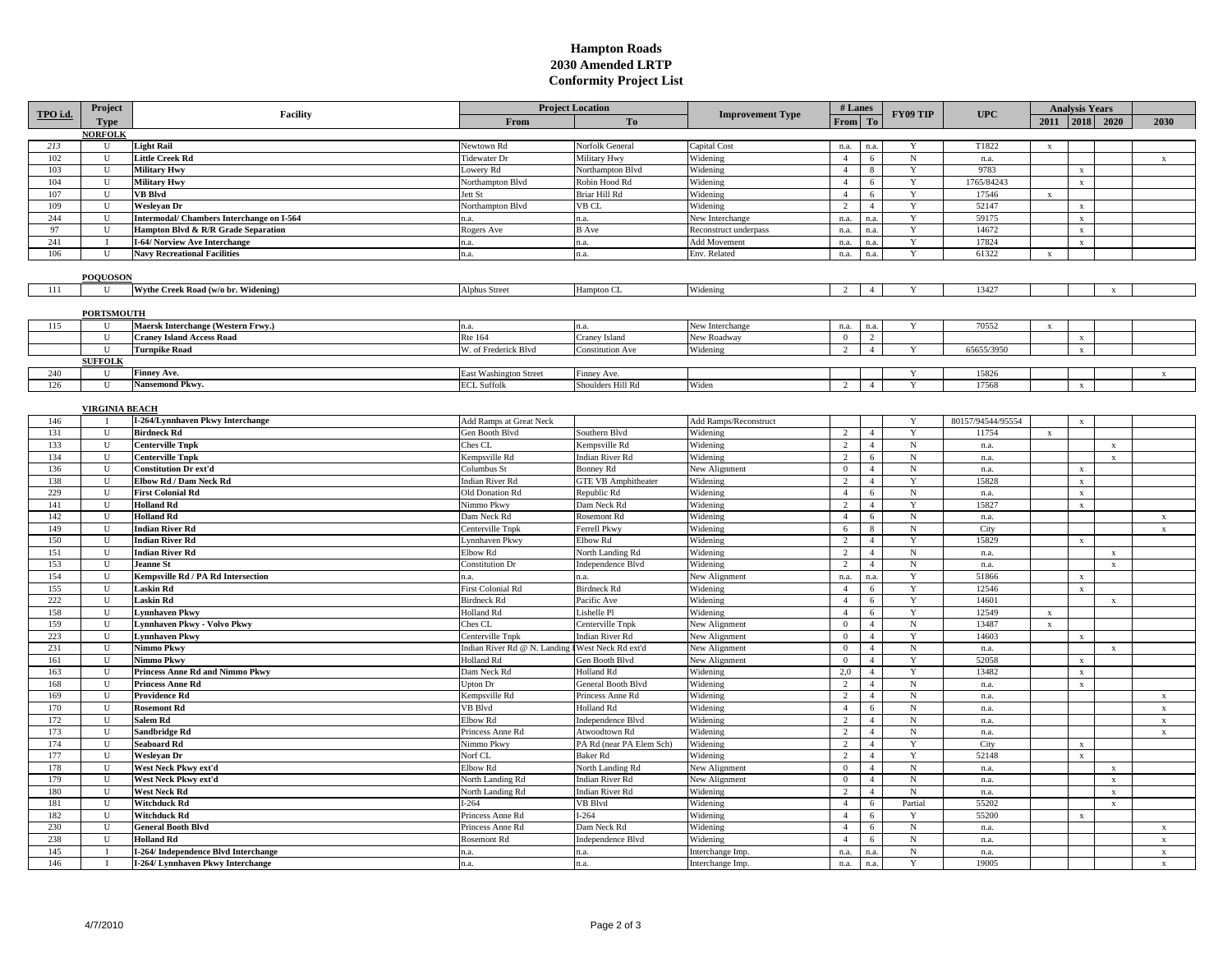#### **Hampton Roads 2030 Amended LRTP Conformity Project List**

| TPO i.d. | Project             | <b>Facility</b>                          | <b>Project Location</b><br><b>Improvement Type</b> |                  | # Lanes                |         |  |  |       |      |  |           |      |  |  |  |  |  | <b>FY09 TIP</b> | <b>UPC</b> | <b>Analysis Years</b> |  |  |  |
|----------|---------------------|------------------------------------------|----------------------------------------------------|------------------|------------------------|---------|--|--|-------|------|--|-----------|------|--|--|--|--|--|-----------------|------------|-----------------------|--|--|--|
|          | <b>Type</b>         |                                          | From                                               | Tо               |                        | From To |  |  |       | 2011 |  | 2018 2020 | 2030 |  |  |  |  |  |                 |            |                       |  |  |  |
| 143      |                     | I-64/ City Line Interchange & Arterial   |                                                    | Centerville Tnpk | New Interchange & Road |         |  |  | 80029 |      |  |           |      |  |  |  |  |  |                 |            |                       |  |  |  |
| 148      |                     | <b>Independence Blvd</b>                 | Haygood Rd                                         | Northampton Blvd | Widening               |         |  |  | n.a   |      |  |           |      |  |  |  |  |  |                 |            |                       |  |  |  |
| 164      |                     | Northampton Blvd/Shore Drive Interchange |                                                    |                  | Interchange Imp.       | n.a.    |  |  | n.a.  |      |  |           |      |  |  |  |  |  |                 |            |                       |  |  |  |
|          | <b>WILLIAMSBURG</b> |                                          |                                                    |                  |                        |         |  |  |       |      |  |           |      |  |  |  |  |  |                 |            |                       |  |  |  |
| 187      |                     | <b>Richmond Rd</b>                       | <b>Brooks</b> St                                   | New Hope Rd.     | Reconstruct/Widening   |         |  |  | 14750 |      |  |           |      |  |  |  |  |  |                 |            |                       |  |  |  |
| 190      |                     | <b>Treyburn Dr Ext</b>                   | Monticello Ave                                     | Ironbound Rd     | New Alignment          |         |  |  | 16054 |      |  |           |      |  |  |  |  |  |                 |            |                       |  |  |  |
|          |                     |                                          |                                                    |                  |                        |         |  |  |       |      |  |           |      |  |  |  |  |  |                 |            |                       |  |  |  |

**YORK COUNTY**

|                      | - - - - - - - - - - - |                                                   |             |                                           |     |  |       |  |  |
|----------------------|-----------------------|---------------------------------------------------|-------------|-------------------------------------------|-----|--|-------|--|--|
| $\sim$ $\sim$ $\sim$ |                       | . Eustis Blvd Ext (Rte 1050)                      | $D+$<br>$-$ | Old Y<br>ai Hwy<br>r ork-Hampi            | New |  | 14627 |  |  |
| 102<br>.             |                       | $\overline{\phantom{0}}$<br>(York Co.<br>– ⊩Rte ⊥ |             | penbigh Blvd Widening<br>GOOGW<br>ли імес |     |  | 6084  |  |  |
|                      |                       |                                                   |             |                                           |     |  |       |  |  |

**1) SP&G design- I-264 to Great Bridge Bypass: 4 lanes; Oak Grove Conn: 8 lanes**

**2) PE only projects are not run for air quality conformity because funding for Construction is not identifiable**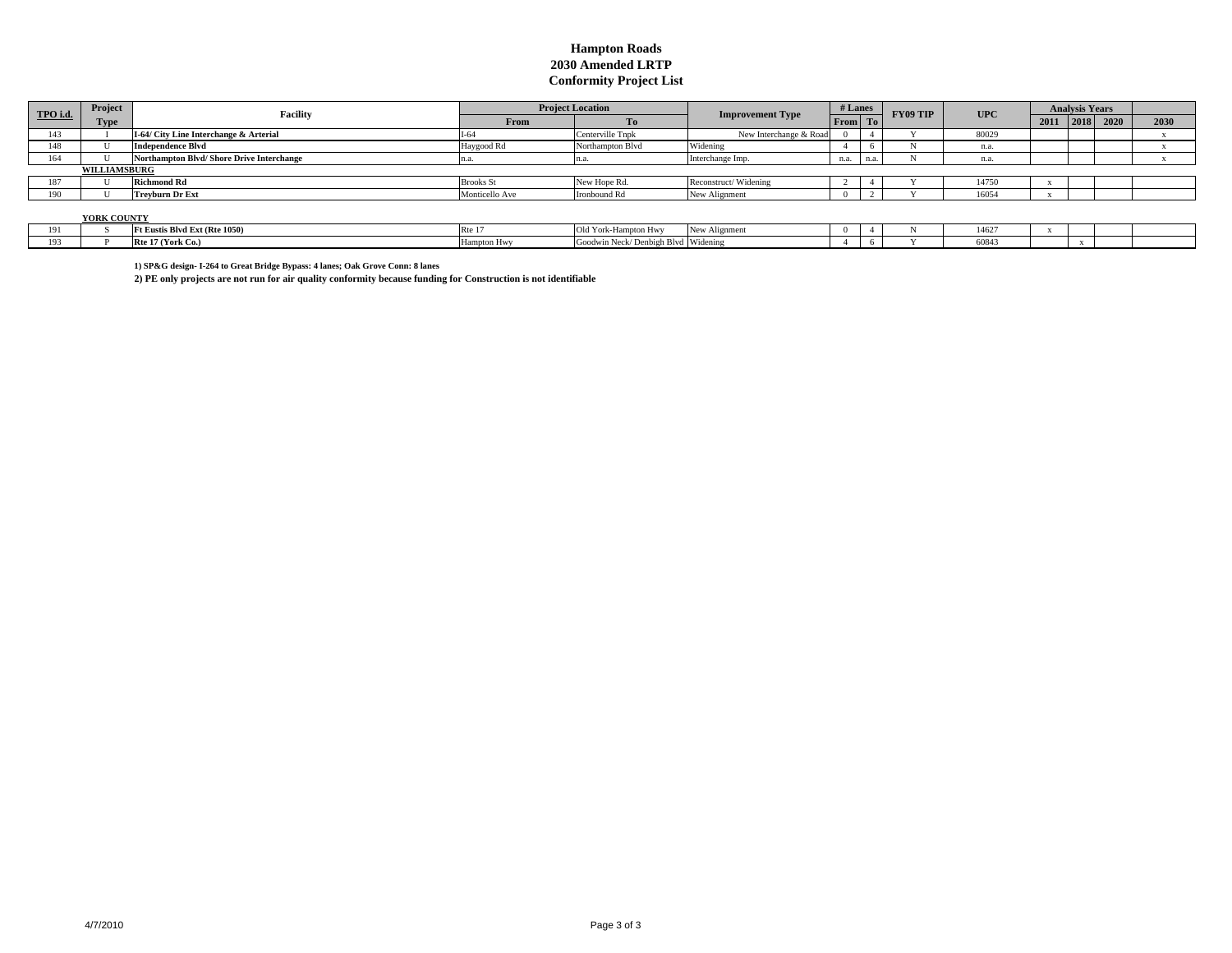# **APPENDIX B:**

**Letter from the U.S. Department of Transportation approving air quality conformity analysis**  (August 30, 2010)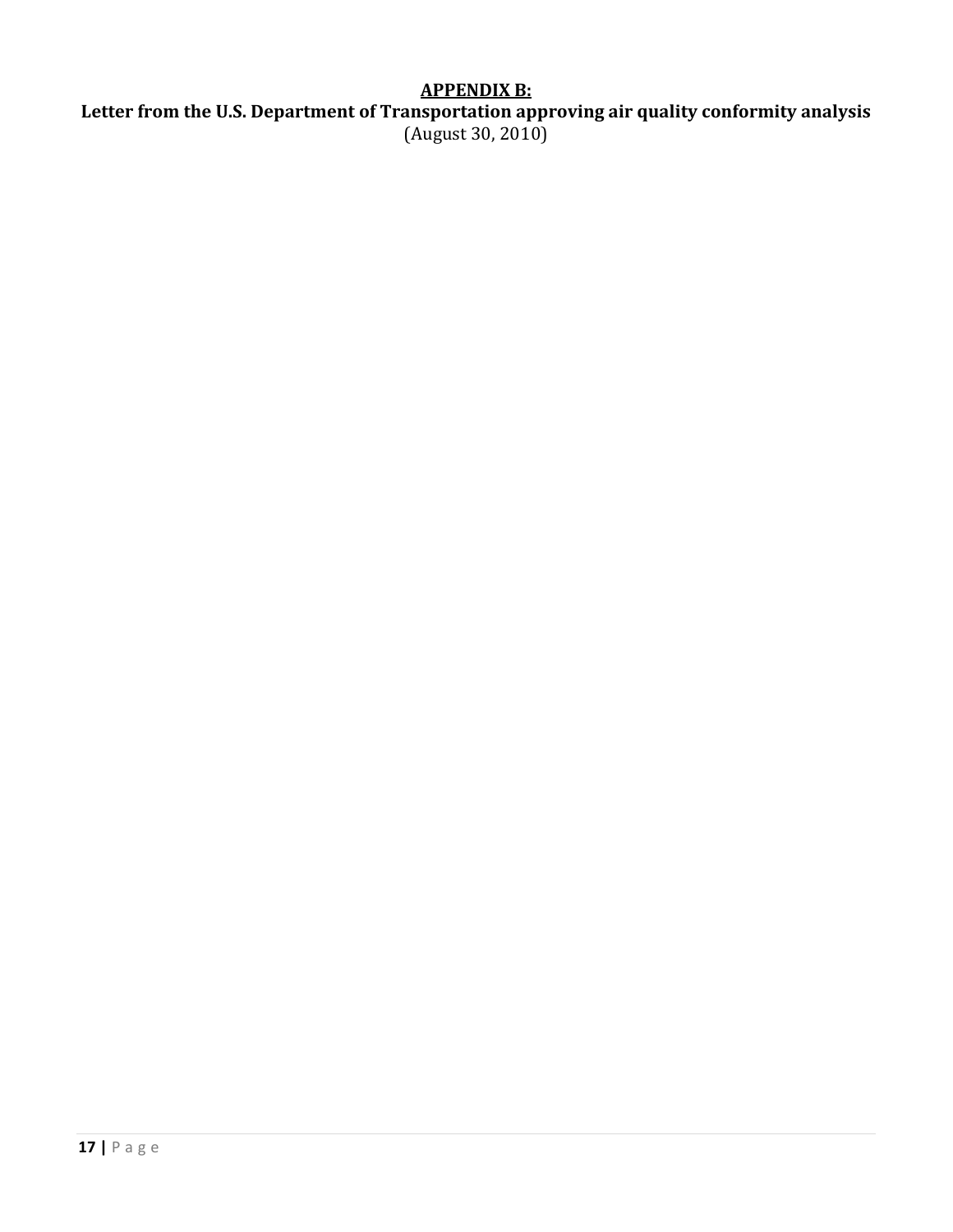

U.S. Department of Transportation **Federal Transit Administration** Region III 1760 Market Street. Suite 500 Philadelphia, PA 19103 215-656-7100 215-656-7260 (fax)

Federal Highway Administration **VA Division** 400 North 8th Street. Room 750 Richmond, VA 23240 804-775-3320 804-775-3356 (fax)

**In Reply Refer To:** 

August 30, 2010

Joint Federal Highway Administration and Federal Transit Administration **Transportation Conformity Finding for** the Hampton Roads 8-Hour Ozone Maintenance Area

Mr. Gregory A. Whirley Commissioner Virginia Department of Transportation 1401 East Broad Street Richmond, Virginia 23219-2000

Dear Mr. Whirley:

The Federal Highway Administration (FHWA) and Federal Transit Administration (FTA) are responsible for ensuring that transportation plans, programs and projects meet the requirements of the Clean Air Act (CAA). With passage of the 1990 Clean Air Act Amendments, transportation plans, programs and projects developed, funded or proposed under 23 U.S.C. or the Federal Transit Act must demonstrate conformity in accordance with Section  $176(c)$  of the CAA as amended.

On June 30, 2010, FHWA transmitted a copy of the final report of the Transportation Conformity Analysis for the Amended FY 2009-2012 Transportation Improvement Programs (TIP) and FY 2030 Constrained Long Range Plan (CLRP) prepared by the Hampton Roads Area Metropolitan Planning Organizations (MPO) for the Hampton Roads 8-Hour Ozone Maintenance Area to the Environmental Protection Agency (EPA) for their formal review. The Transportation Conformity Analysis was prepared in accordance with the November 24, 1993, Final Rule of Criteria and Procedures for Determining Conformity promulgated by EPA and subsequent rulemakings related to ozone dated August 7 and November 14, 1995, August 15, 1997, July 1, 2004, and January 25, 2008. In addition, the Transportation Conformity Analysis is consistent with a variety of guidance issued by the EPA as well as guidance issued by FHWA and FTA developed to address many conformity-related topics. EPA has completed their formal review and by letter dated August 17, 2010, EPA informed FHWA and FTA that they concur that the Transportation Conformity Analysis demonstrates that the TIP and CLRP prepared for the Hampton Roads 8-Hour Ozone Maintenance Area satisfy the requirements of the transportation conformity rule. Namely, the analysis demonstrates that regional emissions in each milestone year will be below the budgets established for those years in the area's approved Maintenance Plan.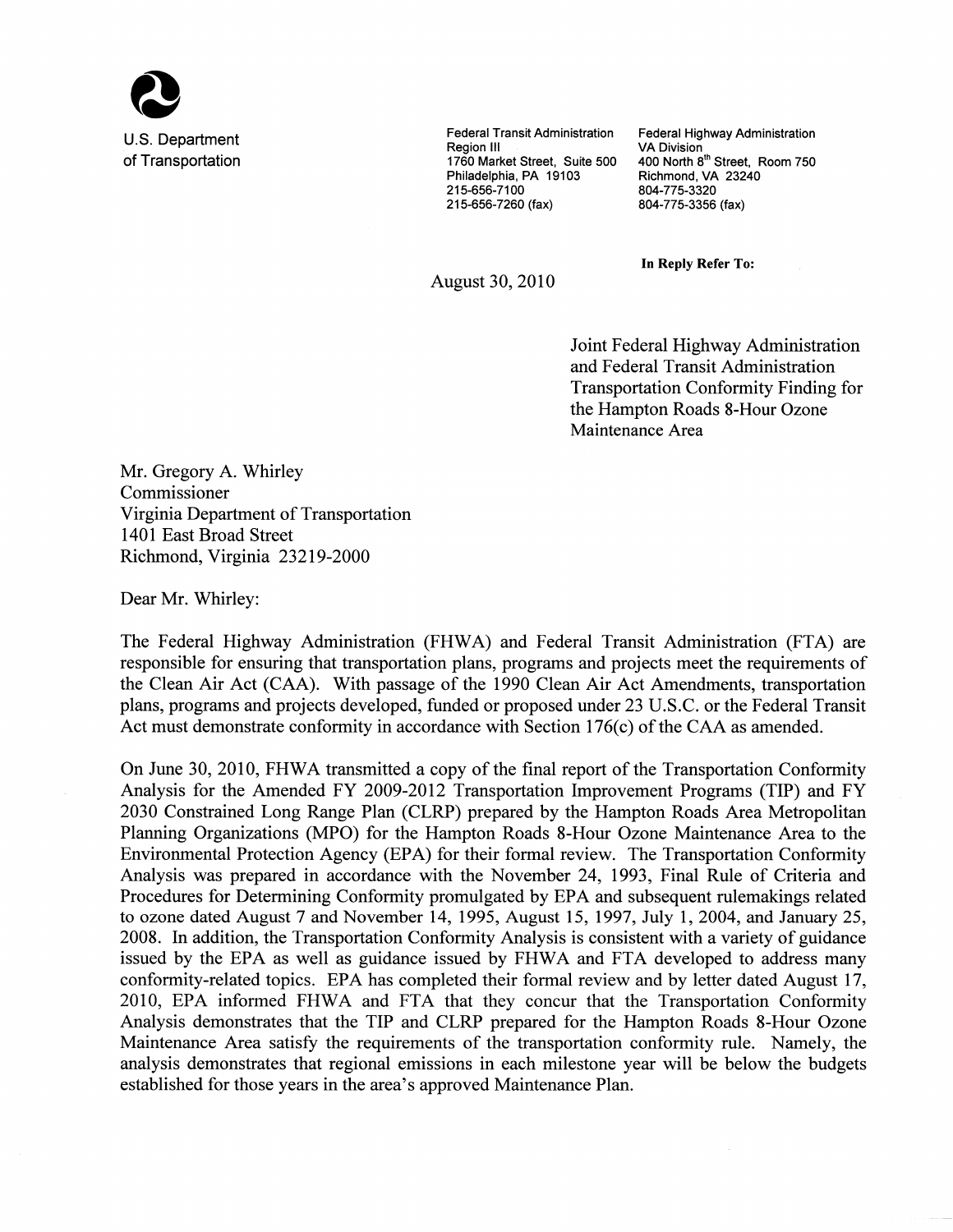At least one non-regionally significant project was included in the amended CLRP using discretionary funding that has not been awarded yet. While the inclusion of this project does not affect the conformity analysis, this conformity finding does not constitute approval that this project has satisfied FHWA/FTA's fiscal constraint requirements and can be advanced. Should this project not receive the discretionary funding anticipated, FHWA's approval of this project will depend upon the submittal of documentation that it can be funded from revenue sources reasonably expected to be available.

Based on the foregoing, FHWA and FTA find that the Transportation Conformity Analysis final report of the Amended FY 2009-2012 TIP and FY 2030 CLRP for the Hampton Roads 8-Hour Ozone Maintenance Area demonstrates conformity as prescribed by EPA's Transportation Conformity Rule and subsequent amendments and guidance. This letter represents that transportation conformity finding. This conformity finding remains valid for a period of four years assuming that no regionally significant projects are amended to or removed from the TIP or CLRP and assuming that no metropolitan transportation planning deadlines come due before then.

If you have any questions or need additional information, please contact Marisel Lopez-Cruz of FHWA at (804) 775-3338 or Tony Cho of FTA at (215) 656-7001.

Sincerely,

Thomps

FTA Regional Administrator

**MAU WAMA**<br>ico<br>Division Administrator  $\kappa$  : Irepe Rico

CC: Mr. Jim Ponticello and Christopher Voigt, VDOT (via e-mail) Mr. Dwight Farmer (via e-mail) Martin Kotsch, EPA (via e-mail)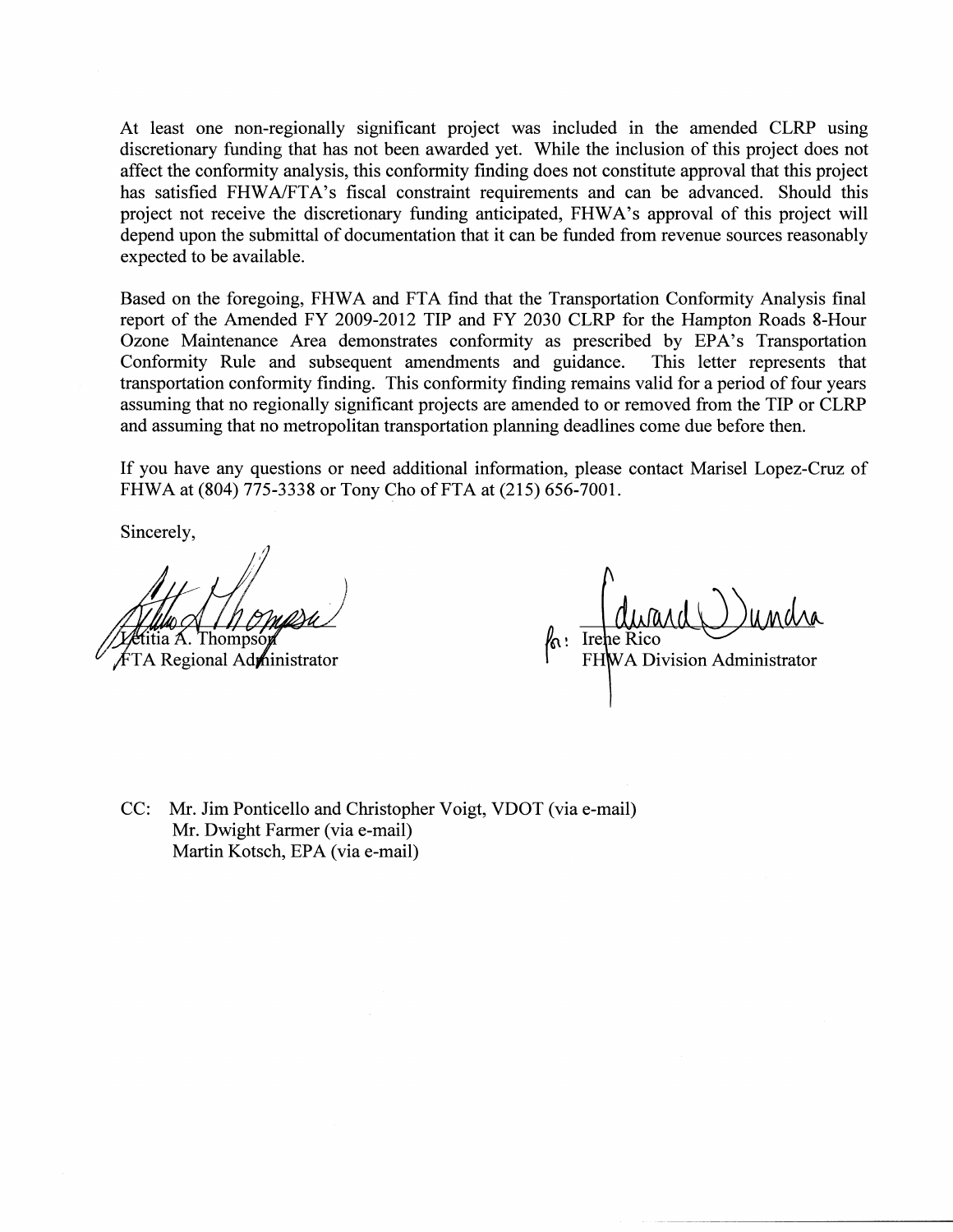# **APPENDIX C:**

**Correspondence regarding:** 

- • **Coordination with FTA** (March 12, 2010)
- **Status of Lesner Bridge project** (March 11, 2010)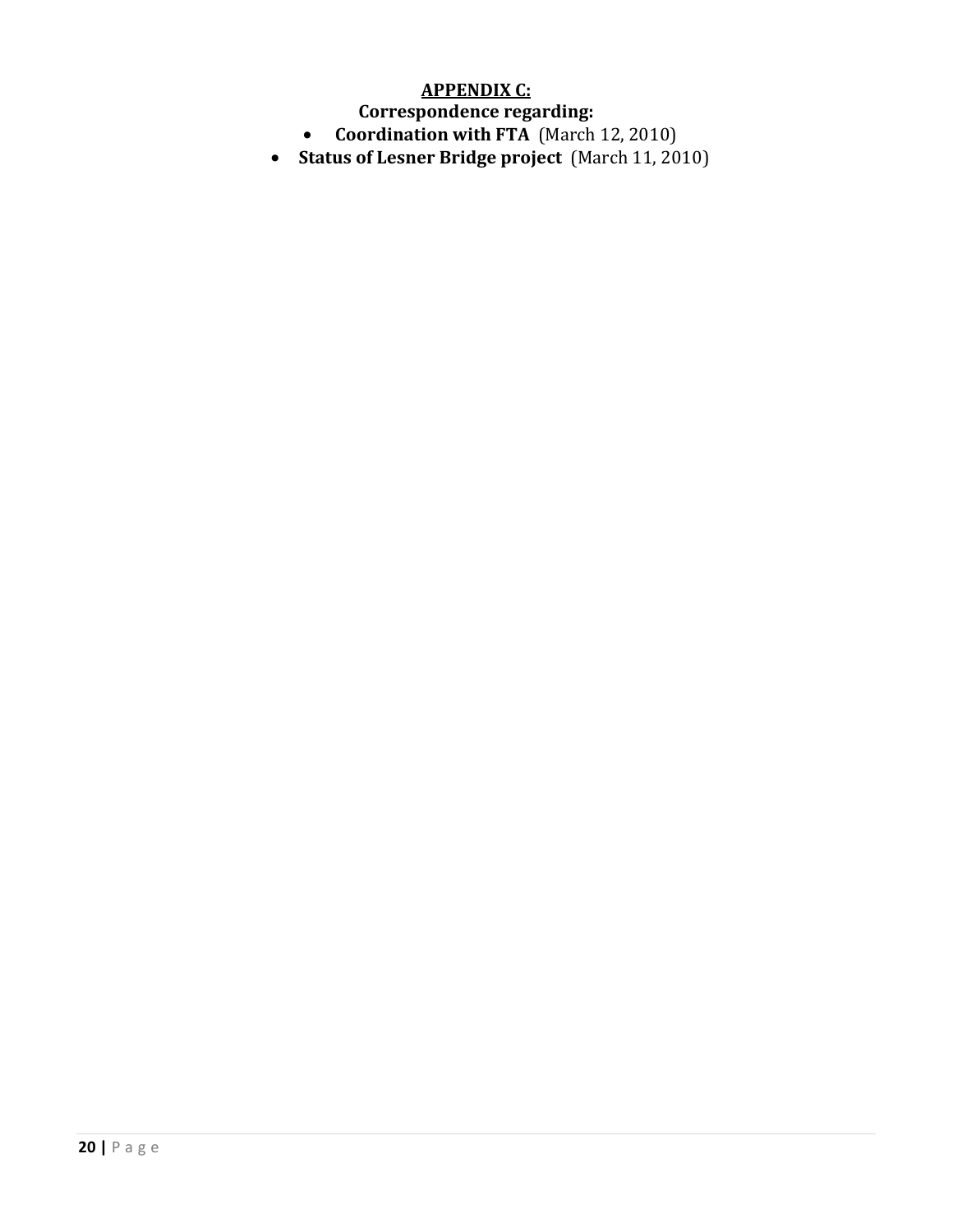# **Andy PICKARD - 2030 Plan amendments - LRT and HSICP Rail projects**

| From: | Camelia RAVANBAKHT                                                 |
|-------|--------------------------------------------------------------------|
| To:   | Rucker, Ivan; Stringfield, Eric                                    |
| Date: | Friday, March 12, 2010 2:07:58 PM                                  |
|       | <b>Subject:</b> 2030 Plan amendments - LRT and HSICP Rail projects |
| CC:   | FARMER, Dwight; Jack, Adam; PICKARD, Andy; Whitney, Jayne          |

Good Afternoon All-

Per Ivan's suggestion, Andy had scheduled a conference call with Tony Cho (FTA) this afternoon regarding FTA's acceptance and approval of including the VB Transit Extension, Naval Station Norfolk Transit Extension, and the High Speed and Intercity Passenger Rail Projects in the 2030 Plan Amendments. From my phone conversation with Andy a few minutes ago, Tony has accepted all three projects to be included in the 2030 Plan. Tony has further agreed that the cost of the VB Transit Extension Study (not currently available) could be added to the 2030 Plan after the completion of the study by early summer 2010 (per HRT staff).

I believe this is great news and hope we can discuss and come to an agreement on the other "pending" projects by early next week. This is an important step in moving forward with amending the 2030 Plan and preparing the stage for the development of 2034 LRTP projects.

Thanks, camelia

Camelia Ravanbakht, Ph.D. Deputy Executive Director Hampton Roads Transportation Planning Organization 723 Woodlake Drive Chesapeake, VA 23320 Phone: 757.420.8300 Fax: 757.523.4881 www.hrtpo.org